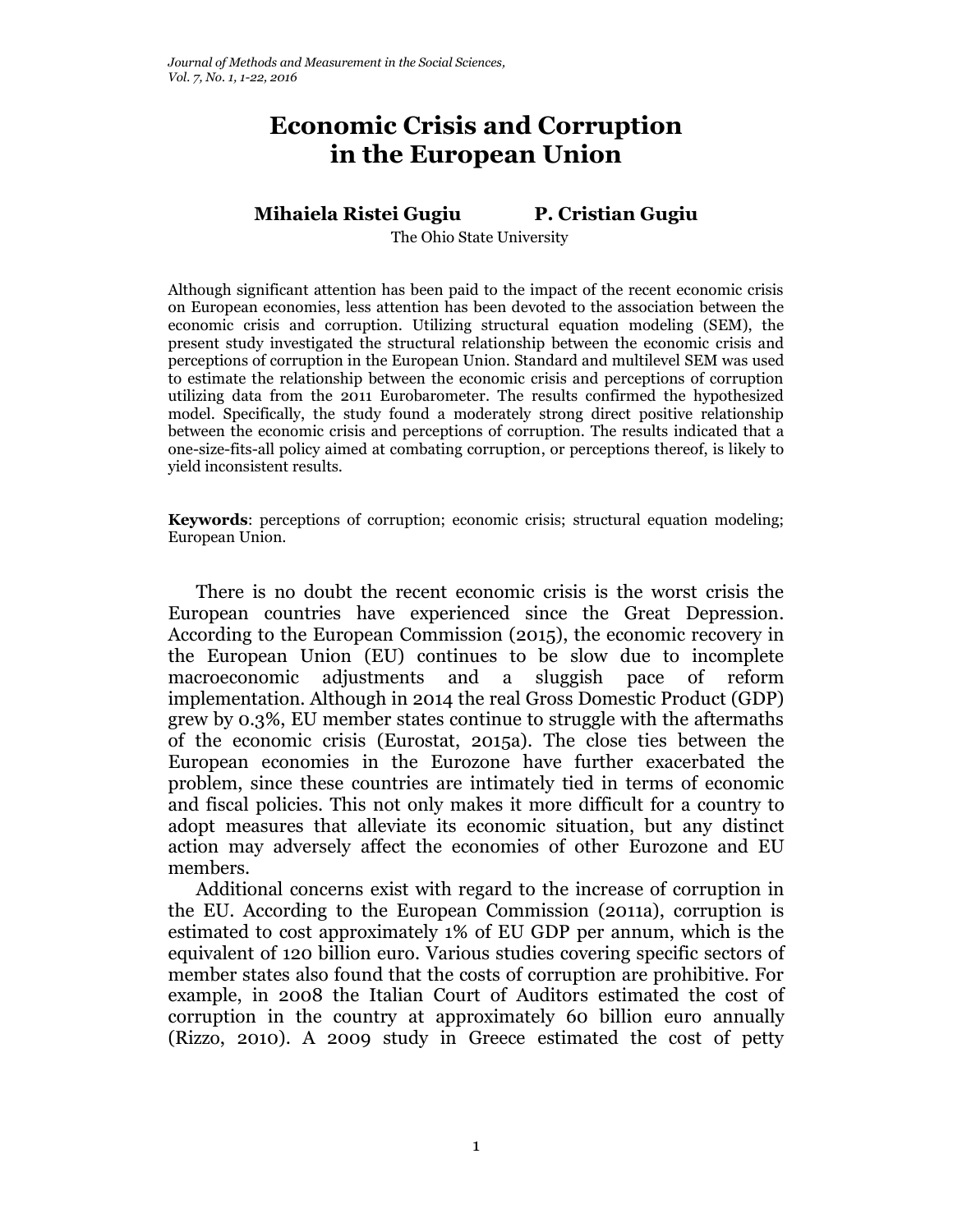corruption at around 787 billion euro, an increase of 39 million euro since 2008 (Transpareny International Greece, 2009). Moreover, studies of corruption in the healthcare sector in 2009 estimated that corruption costs approximately 56 billion euro per annum within the EU (European Commission, 2011a). The seriousness of the problem prompted the European Commission (2011b) to act by establishing the *EU Anticorruption Reporting Mechanism for Periodic Assessment*, an instrument designed to harmonize the assessment of corruption and anticorruption strategies, and to facilitate the dissemination of successful practices among member states.

Although corruption has been given significant attention in the past couple of decades, the relationship between the recent economic crisis and corruption has been mostly limited to newspaper articles covering corruption scandals or calls for action based on assertions that a relationship exists between the two (see for example Transparency International's 2012 report on *Corruption Risks in Europe*). No attention, however, has been given to quantifying the association between the economic crisis and corruption from the perspective of the people who experience this relationship. Research has found that corruption tends to operate in environments where the formal rules of governing are being eroded or replaced by the informal rules of corruption (Ristei, 2010a). In times of crisis, opportunities for corruption to take place or expand are influenced by the ways in which governments respond to the crisis. During the recent economic crisis, the dominant European response was the adoption and implementation of austerity measures, which required significant reductions of the social programs provided by the national governments. This in turn, led to a deepening of poverty and its negative effects (McKee, Karanikolos, Belcher, & Stuckler, 2012), to an increase in opportunities for corruption (Hunt, 2007; Ivlevs & Hinks, 2013) and, in all likelihood, to a decline in people's trust in their governments. All these determinants are likely to have influenced how Europeans perceived the levels of corruption in their countries. Consistent with the literature, we hypothesized that the economic crisis would positively predict perceptions of corruption. Utilizing structural equation modeling (SEM), the present study examined the structural relationship between the economic crisis and respondents' perceptions of corruption using survey data from the 2011 Eurobarometer.

Examining the relationship between the economic crisis and perceptions of corruption is of theoretical and empirical significance. At a theoretical level, the study contributes to a better understanding of the factors that influence perceptions of corruption by focusing on the direct effect of a major economic crisis. At an empirical level, the study estimates the magnitude of the relationship between economic crisis and perceptions of corruption, which to date has been only speculated about.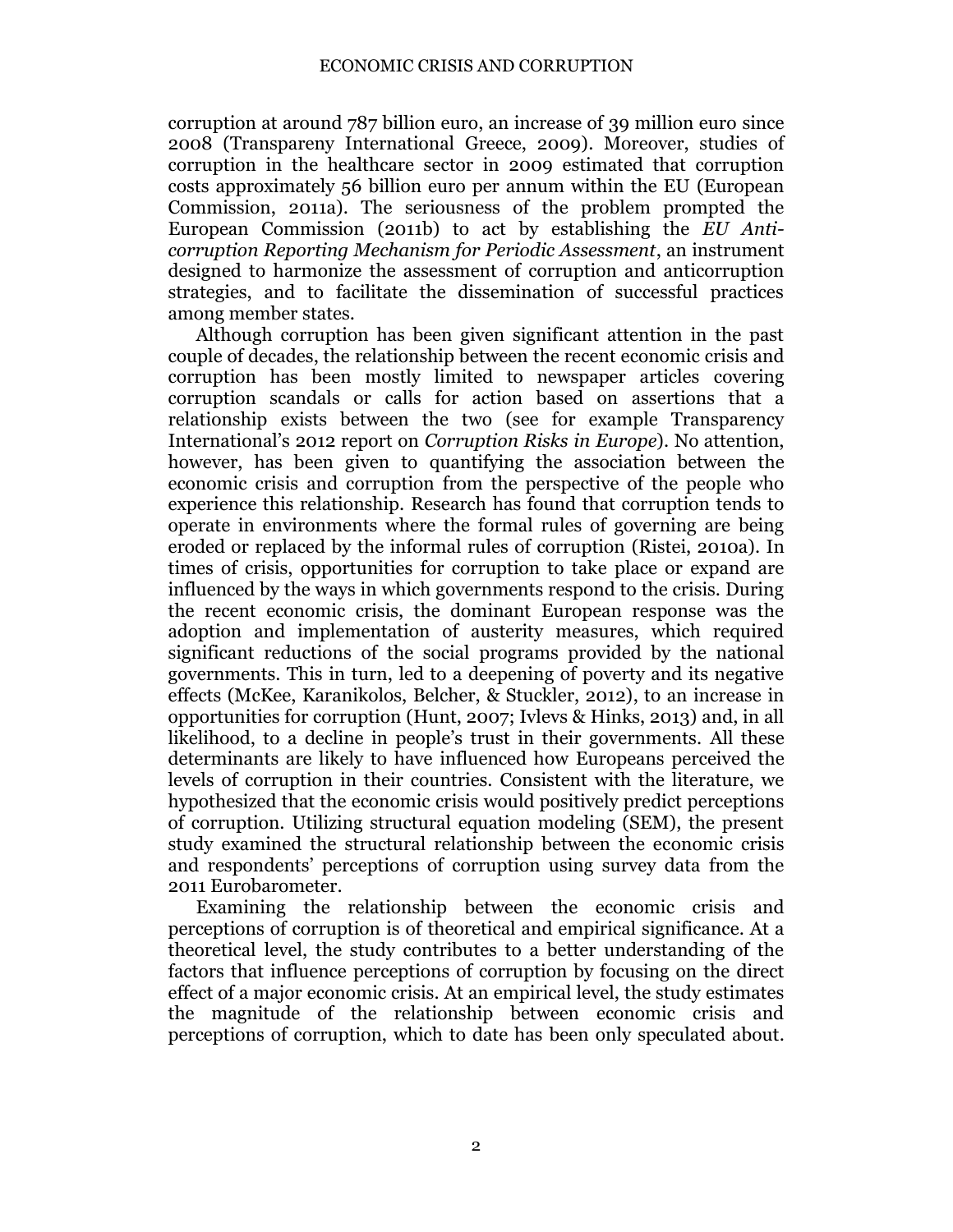This, in turn, has policy implications by highlighting that anticorruption policies should be tied with policies designed to improve the state of EU's economies.

## **The Impact of the Economic Crisis in EU**

By all accounts, the recent economic crisis severely impacted public deficit, government debt, unemployment, and poverty in the EU (European Commission, 2009). Since Fall 2008, government debt at the EU level continued to increase reaching 88.6% of GDP in 2014 and 94.5% in the Euro zone (European Commission, 2015). Public deficit also remains a salient issue despite slight improvement in 2014 (2.9% of GDP) compared to its peak in 2009  $(-6.9\% \text{ of GDP})$  (Eurostat, 2015b). Furthermore, 12 EU members continue to have public deficits higher than the thresholds established by the "convergence criteria" that all members must meet to join the Eurozone. Under the *Treaty on the European Union*, EU member states (except Denmark and the United Kingdom) are required to "adopt the Euro and join the Euro area" (Economic and Financial Affairs, 2013). Hence, all EU member states are implicitly required to work towards lowering their government deficit to below 3% of GDP and government debt to below 60% of GDP. Despite efforts to address the economic crisis, to date, five EU members (i.e., Greece, Ireland, Portugal, Spain and Cyprus) have required financial assistance (bailout) from the EU and IMF, with other countries potentially in need of assistance if their economies do not improve.

Not surprisingly, the impact of the crisis on the European population has been severe and unevenly distributed across the region. In 2009, the unemployment in Spain, Ireland, Portugal, Estonia, Lithuania, and Slovakia was in the double-digits (Eurostat, 2013a). In the following years, most EU countries continued to experience rising unemployment, which reached 12.1% at the EU level in Spring 2013 (Eurostat, 2013b). Although the overall unemployment rate improved by summer of 2015 registering 9.5% at EU level, some EU members continued to experience unemployment rates of more than 20% (e.g., Greece, Spain). Additionally, the unemployment rate among young Europeans (under 25 years of age) continues to be a major problem. For example, in August 2015, the unemployment rate at the EU level was 20.4% with some members (e.g., Spain, Greece, Croatia, and Italy) registering unemployment rates higher than 40% among its youth (Eurostat, 2015c). The growing unemployment rates meant that more people experienced a decline in their socioeconomic status due to the economic crisis. In 2013, the EU estimated that 122.6 million people (24.5% of EU population) were "at risk of poverty or social exclusion," with 9.6% of its population being estimated as "severely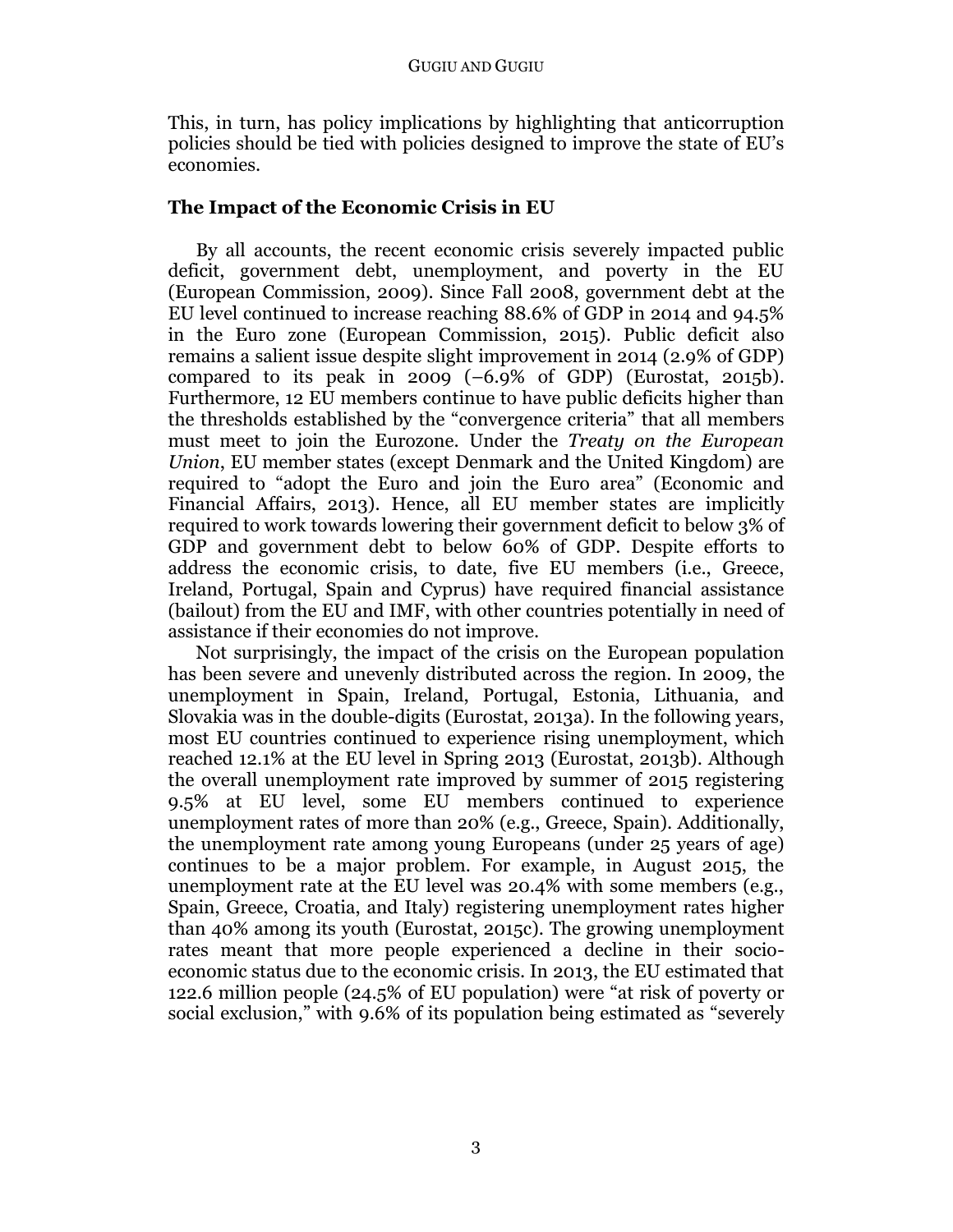materially deprived" or living in conditions seriously impacted by the lack of resources (Eurostat, 2015d).

## **The Problem of Corruption**

Corruption is a complex phenomenon that has been the focus of numerous scholars and international organizations, including the World Bank, United Nation Development Programme, Organization for Economic Cooperation and Development, and EU. Throughout the years, numerous studies have shown corruption undermines good governance, the rule of law, and trust in institutions, thereby, de-legitimizing the democratic governance (Klitgaard, 1991; della Porta & Vanucci, 1999; Rose-Ackerman, 1999; Karklins, 2005; Ristei, 2010b; Gugiu, 2012). Corruption was also found to adversely impact the allocation of public monies by encouraging unproductive public investments (projects with higher corruption capital) and under-investments in human capital by spending less on education (Mauro, 1995; Adaman & Carkoglu, 2003; Krastev, 2004).

In a study examining the ability of public officials to exert bribes from private firms, Svensson (2003) found that firms are more likely to pay bribes when they interact with public officials whose actions affect their regular business operations. He also found that the amount of bribes demanded by public officials differs by type of public service provided and a firm's ability to pay the bribe or its power to refuse to pay it. The detrimental impact of corruption on the industrial competition and market structure was further confirmed by Emerson (2006), who found that government agents who are in a position to demand bribes from formal firms have a self-interest of demanding graft, which in turn further limits the number of firms able to compete on the market. In an environment of weak government regulations where public officials can exercise significant discretion, the costs for firms of doing business has the potential to become prohibitive and, thus further hinder competition (Breen & Gillanders, 2012). Other studies also found that corruption "motivate[s] politicians and public servants to impose (or threaten to impose) market restrictions so as to maximize the resulting rents and bribes paid in connection with them" (Lambsdorff, 2007, p. 121), thereby self-perpetuating and further distorting the market competition and the distribution of benefits.

The negative impact of corruption on economic growth and trade have all been documented by various studies over the years (Mauro, 1995; Frye & Shleifer, 1997; de Jong & Bogmans, 2011). For example, Del Monte and Papagni (2007) examined the consequences of corruption in Italy and concluded that the corruption had serious negative effects on economic growth and led to significant costs for the business community. In a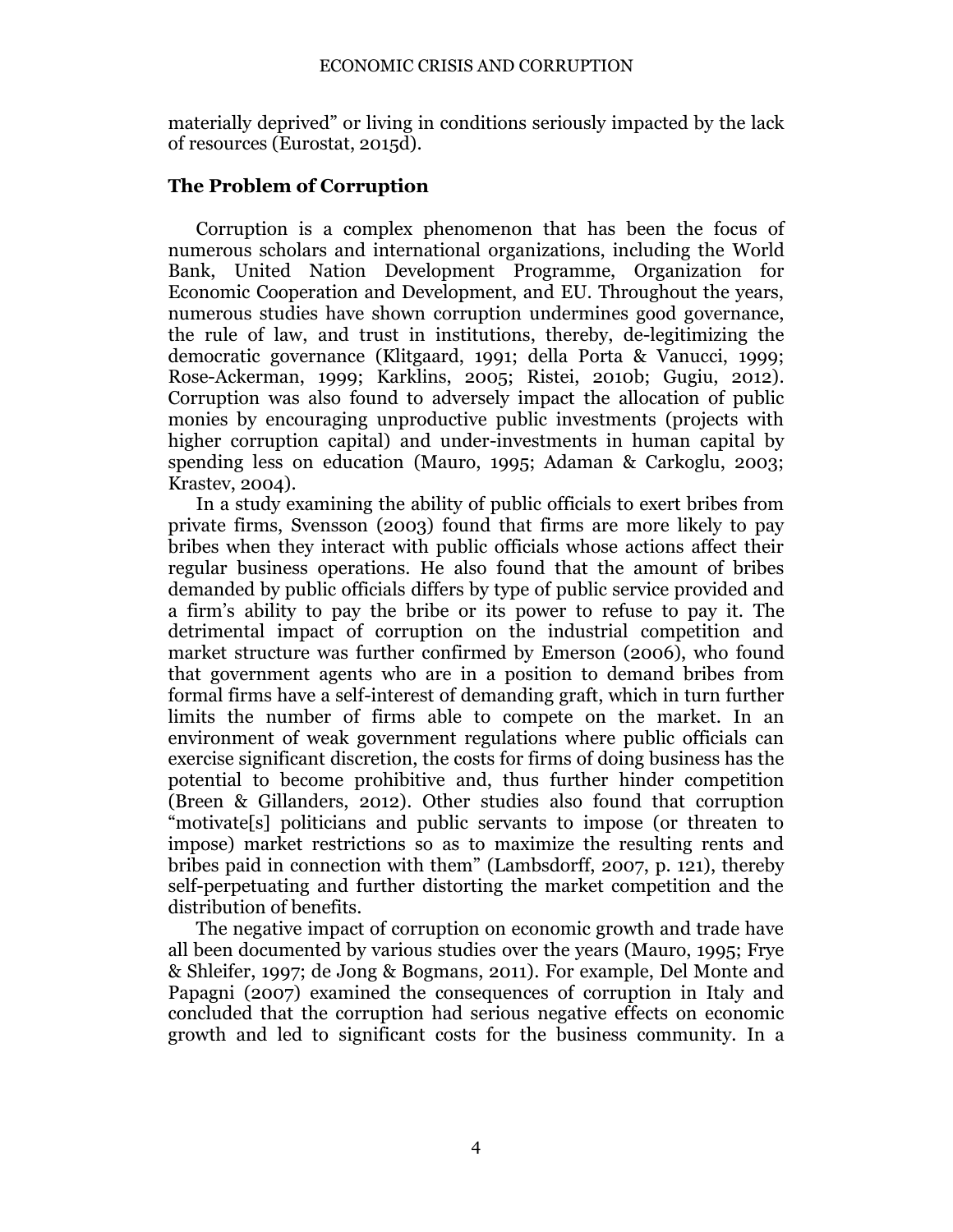#### GUGIU AND GUGIU

different study, Evrensel (2010) found that low corruption control and government effectiveness had a negative effect on growth volatility. His study also showed that corruption led to higher risk premiums and lower stock returns. Using a gravity model to estimate the effect of corruption on trade, Zelekha and Sharabi (2012) concluded that small changes in the level of corruption of a trading partner can have major consequences by damaging the trade flow in both directions. This is, in part, due to the fact that as corruption increases, the level of uncertainty in doing trade and, implicitly, the costs of trade increase.

The detrimental impact of corruption extends beyond the firms and businesses that compete on the market. Corruption has a very direct and significant effect on people's lives (Azfar & Gurgur, 2008). Gupta and his colleagues (2002) examined the impact of corruption on income distribution and poverty by accounting for the effect of corruption on economic growth, tax system, social programs, asset ownership, and educational attainment. The authors found that an increase in the corruption index of a country by one standard deviation led to an increase in the GINI coefficient of income inequality by 11 points. Moreover, a one standard deviation increase in the growth rate of corruption was associated with a reduction in the income growth of poor people by 4.7% points per year. This was particularly relevant given the average income growth rate of 0.06 per year. In a separate study, Gyimah-Brempong (2002) concluded that corruption affects economic growth directly and indirectly by limiting investments on physical capital. He also found that a unit increase in corruption level led to a reduction of per capita income between 0.39 and 0.41 percentage points per year and that higher corruption was correlated with higher income inequality.

Finally, corruption was found to have a "regional contagion" effect making its containment more difficult in regions highly integrated socioeconomically (Becker, Egger, & Seidel, 2009). Using a cross-sectional sample of 123 countries, Becker and his colleagues (2009) tested a spatial econometric model to assess the degree to which perceptions of corruption in one country are influenced by the levels of perceived corruption in other countries. The authors found that high levels of perceived corruption in one country led to an increase in the perception of corruption in the neighboring countries. Moreover, they concluded that countries that share similar cultures or language are more likely to be affected by this "contagion" effect, especially when an economic shock occurs. Not entirely surprising, the study found that perceptions of corruption travel longer distances and much faster than actual corrupt behaviors. Consequently, the spillover of corrupt behavior is smaller in magnitude and more limited geographically than perceptions of corruption.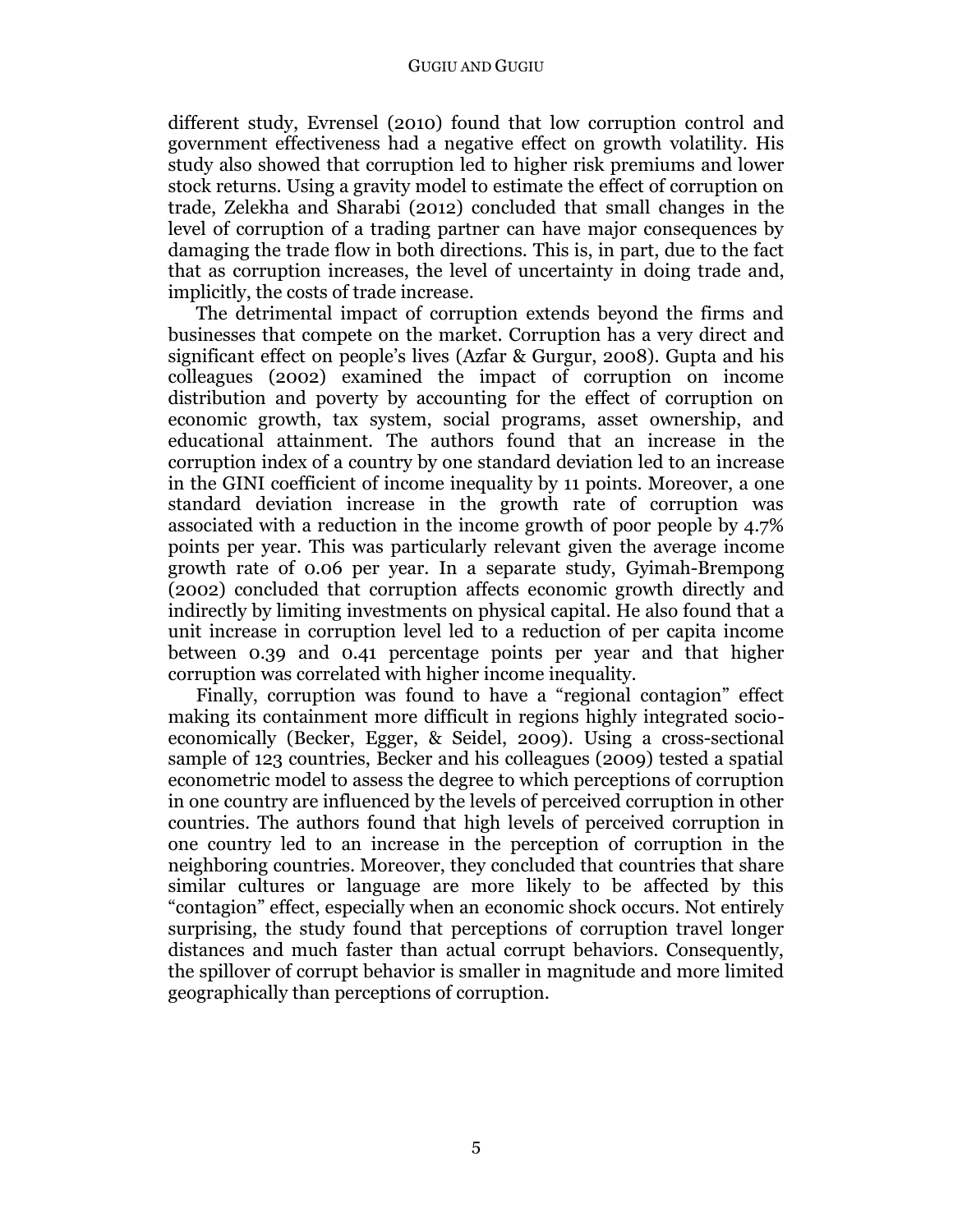## **Theoretical Considerations**

As previously discussed, there is an abundance of research supporting the existence of a link between economy and corruption at both perceived and actual level. Despite this evidence, the relationship between the recent economic crisis and corruption has not been rigorously investigated. In a recent assessment of anticorruption policies in Europe, Transparency International (2012) underscored the unethical practices favorable to the spread of corruption in the political and business communities, but failed to assess how the relationship between the economic crisis and corruption was felt by the people affected by this relationship. In a different study, Zaman and Ionescu (2014) developed a composite corruption index that purported to measure direct and indirect corruption in a country. The authors attributed the various country rankings to the economic crisis, but did not attempt to estimate the magnitude of the relationship between the economic crisis and corruption, particularly from the perspective of those directly affected by this association. Lastly, Ivlevs and Hinks (2013) investigated the impact of the economic crisis on corruption by focusing on the change in incidences of bribery in 30 countries in Central Eastern Europe and Central Asia. The authors found that the economic crisis had indirectly contributed to an increase in bribery; namely, individuals most affected by the economic crisis were also more likely to contact public officials and, therefore, were more likely to engage in corrupt transactions. Although revealing, the study excluded all developed countries from its analyses focusing exclusively on countries undergoing economic and political transitions.

The main hypothesis of this study is that the *economic crisis had a direct positive relationship with perceptions of corruption.* In other words, individuals in countries that experienced the worst of the economic crisis report more perceived corruption on the part of their governments. The recent *EU Anti-Corruption Report* (European Commission, 2014), highlighted the extent of corruption in the EU by focusing on both the costs incurred by EU member states as well as the increase in the perceived levels of corruption. Unlike Ivlevs and Hinks (2013), who found an increase in the incidence of bribery since the start of the economic crises, the European Commission estimated the actual incidences of corruption to be rare (1-3%). However, the report found that the perceptions of corruption reached extremely high levels with three quarters of Europeans believing that corruption was a widespread problem in their own country. Furthermore, in countries most affected by the economic crisis (e.g., Greece, Italy, Spain, and the Czech Republic), the perceived levels of corruption were found to vary between 95%-99%. Although the association between economic crisis and corruption (or perceptions thereof) has been previously postulated based on case studies,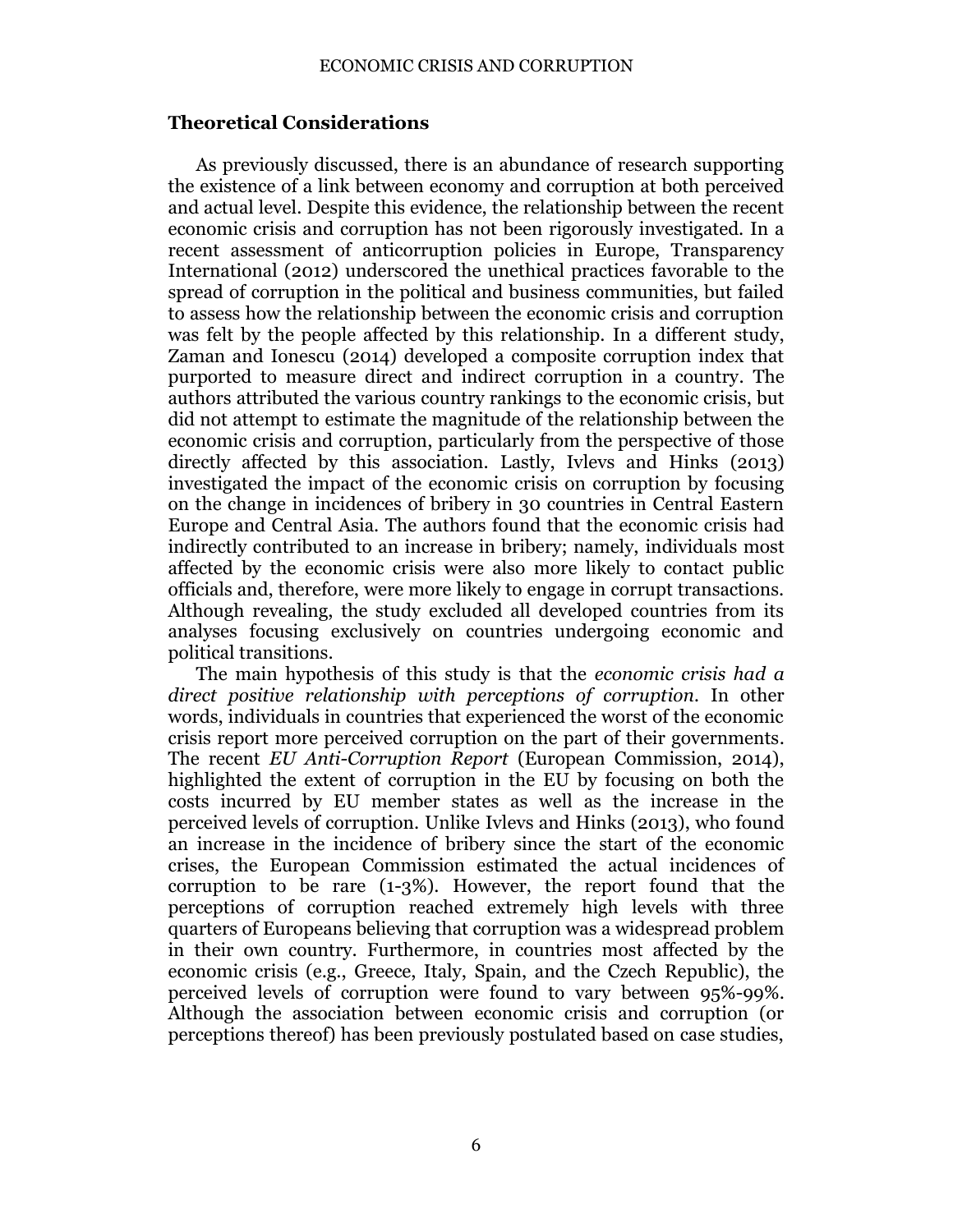no study has inferentially established this relationship at the country- or individual-level. The purpose of this study is to examine the structural links between economic crisis and perceptions of corruption.

Evidence from case studies suggests that perceptions of corruption may be attributed to the economic crisis and the scandals of corruption reported in the media. For example, in 2009, the head of the European Union's Judicial Cooperation Unit (Eurojust) was accused of improperly pressuring prosecutors to halt a corruption probe against the Spanish Prime Minister (Pop, 2009). In Fall 2011, a series of scandals were exposed in Austria highlighting the close ties between politics and business, which involved exchanges of millions of euros stuffed in plastic bags (Mayr, 2011). The series of scandals continued in 2012, when the Greek government was engulfed in allegations of corruption related to the now famous "Lagarde List," which contained the names of thousands of potential tax-evaders with Swiss bank accounts (Pangalos & Stamouli, 2012). A few months later, a former defense minister along with 18 other high-ranking officials were accused of accepting about \$210 million in bribes (Kitsantonis, 2013), placing corruption once again on the first page of newspapers in Greece and abroad. Corruption scandals did not spare the royal family in Spain (Abend, 2013) or the Spanish Prime Minister (Hedgecoe, 2013), with the list of high-level corruption scandals extending to other EU members such as France, Slovenia, Czech Republic, and Bulgaria, to name only a few of the biggest scandals in recent years.

#### **Method**

#### **Data**

The present study utilized data from the Eurobarometer 76.1 administered in September 2011 (European Commission, 2011c). The survey included individuals from the 27 EU member states aged 15 years and older, who were selected using a multi-stage random probability sampling design. All national sample sizes were larger than 1,000, except for three countries—Malta, Luxembourg, and Cyprus, which have smaller populations and correspondingly, smaller samples  $(\sim,500)$ . The total sample size for the EU region was 26,856. A total number of 35 items measured at the individual level (see Appendix) were included in the full SEM analysis along with two items measured at the country level (i.e., unemployment and public deficit).

The measurement of economic crisis included items on respondents' assessment of the impact of the crisis at the aggregate-level (world, European, national economy, and economic recovery) and individual-level (personal situation and paying bills), which were labeled economic impact. Data for EU members' 2011 unemployment and public deficit—the two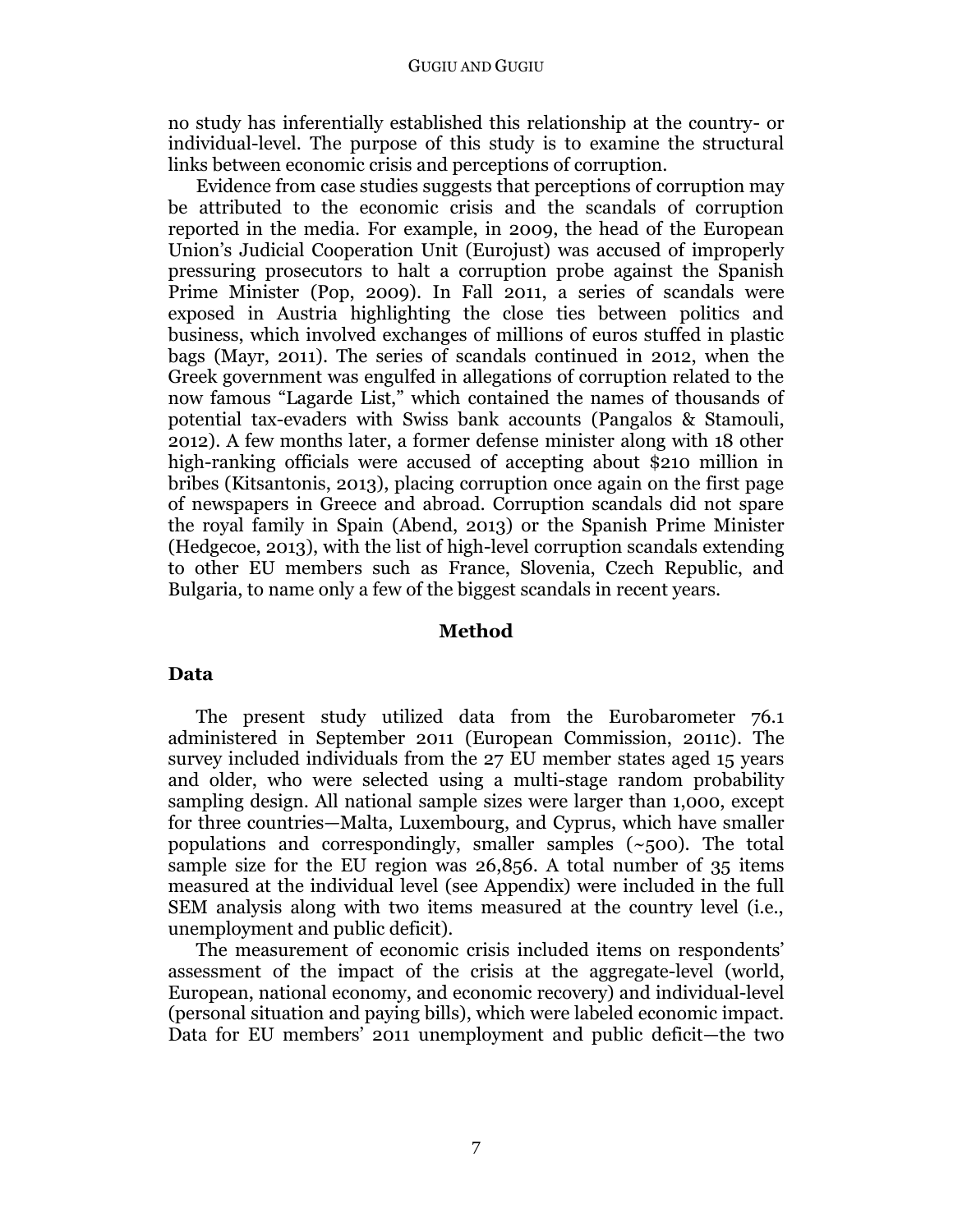national level items part of the economic crisis construct—were obtained from Eurostat (2013f) and were both measured on continuous scales. The perception of corruption construct was composed of items measuring individuals' perceived level of corruption at the national and institutional level, as well as their perception of the efforts made to fight corruption.

## **Analytical Strategy**

A series of statistical and psychometric analyses were utilized to measure the association between the economic crisis and perceptions of corruption. First, ordinal parallel analysis and ordinal exploratory factor analysis (EFA) were used to explore the dimensionality of the survey. Second, Rasch modeling was used to transform the ordinal-scaled items into an interval-scaled composite score for each latent construct. This step was necessary because all the model fit statistics generated by SEM assume that data are measured with a continuous, interval scale. Third, multiple imputations were used to impute missing values based upon the pattern of responses across the latent constructs. In the penultimate step, multivariate outliers were removed to minimize bias in the SEM estimates. Finally, both the standard SEM and multilevel SEM were used to estimate the association between the economic crisis and perceptions of corruption.

*Survey Dimensionality.* A series of parallel analyses and EFAs were conducted—using SAS 9.4—to determine the number of factors to extract. Parallel Analysis is based on the idea that non-trivial factors should have eigenvalues larger than those derived from randomly generated data with an identical sample size and number of variables as the original data (Hayton, Allen, & Scarpello, 2004). This method was amended by inputting a polychoric correlation matrix rather than using the raw data (Gugiu, Coryn, Clark, & Kuehn, 2009; Gugiu, Coryn, & Applegate, 2010), thereby accounting for the ordinal nature of the data. Ordinal EFA with promax rotation was then performed to ascertain the interpretability of the factor structure for each of the latent constructs (i.e., economic crisis, national corruption, institutional corruption, anticorruption strategies). Following conventional standards (Tabachnick & Fidell, 2013), factors with less than 5 items and items with factor loadings less than 0.3 were deemed trivial and eliminated from the study.

*Rasch Modeling.* One of the chief limitations of the vast majority of survey research is its reliance on ordinal scales. It is well known that such measures cannot be meaningfully combined into composites without assuming equal distance between adjacent scale points (Gugiu, 2011; Stevens, 1946). Rasch modeling was employed to correct for this problem (Boone, Staver, & Yale, 2014). As a result, the composite scores (person measures) have less measurement error than individual items (Crocker & Algina, 1986). Moreover, Rasch modeling does not suffer from the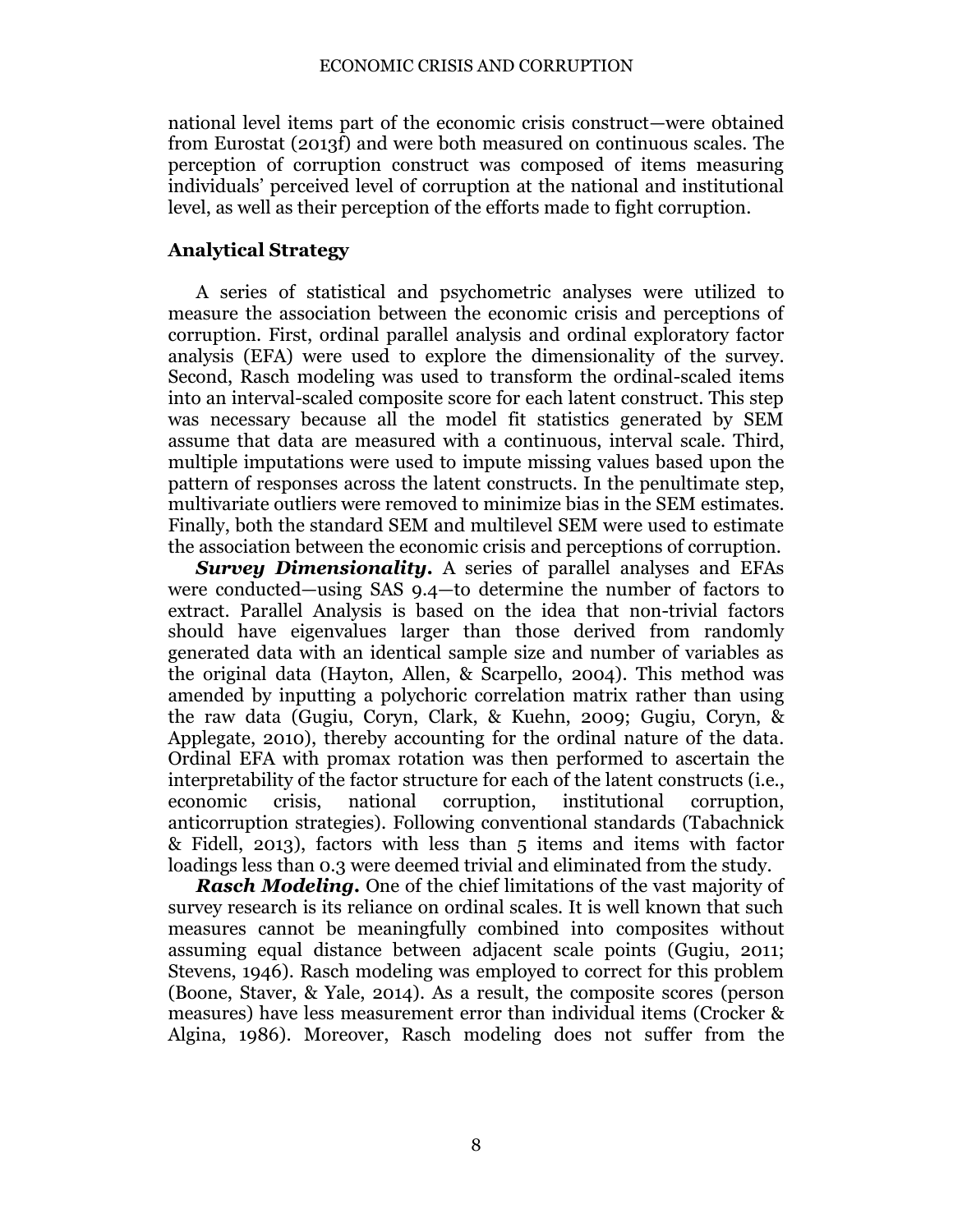#### GUGIU AND GUGIU

problems associated with missing data. Hence, no imputation strategy was needed for this step. Item fit to the Rasch model was explored using the outfit statistics, point measure correlations, and exploration of the itemcategory figures for inverted thresholds (Linacre, 2002; Boone, Staver, & Yale, 2014). Finally, so as to facilitate interpretation, items were re-scaled on a 0 to 100 scale, where low scores indicated low endorsement of the construct (e.g., the respondent perceived the level of corruption to be low) and high scores indicated high endorsement of the construct.

*Multiple Data Imputation.* Inspection of the data revealed that the rate of missing values per latent construct varied between 6.5% and 24%. To avoid the bias produced by a listwise deletion, which would have retained only 51.4% of the 26,856 cases, we performed multiple imputations using SAS 9.4 PROC MI. The fully conditional specification method was employed due to the arbitrary missing pattern (SAS Institute, 2012a; van Buuren, 2007). Per recommendations in the field (Tabachnick & Fidell, 2013), additional variables (e.g., respondent's age, gender, education) were entered into the model to improve its robustness. Ten imputations were used to estimate the missing values, thereby yielding approximately 97.5% of the variance attained by using an infinite number of imputations (Rubin, 1987; Yuan, 2010). Although standard practice calls for separate analyses of each imputed dataset prior to merging the results, examination of the 10 datasets revealed that the variability between the means, variances, and correlations to be extremely small, with a maximum difference of 0.009 for the means, 0.950 for the variances, and 0.017 for the correlations, and a root mean square error of 0.002 for the correlation coefficients across the 10 imputed datasets. Since SEM solely utilizes these three set of inputs, the differences between model parameters across the datasets would be trivial. Thus, the 10 imputed datasets were merged into a single dataset (via the mean operation for continuous data, the median for ordinal data, and the mode for nominal data).

*Multivariate outliers***.** It is well-known that a single outlier can radically alter parameter estimates for continuous data. Consequently, outliers must be removed prior to performing analyses that assume linearity such as SEM. Since no single technique exists for identifying and eliminating outliers, a series of techniques were used to identify multivariate outliers—including Mahalanobis distance, studentized residuals, standardized DfFit, covariance ratio, and leverage—based on recommended standards (SAS Institute, 2012a; Tabachnick & Fidell, 2013). A case was eliminated if it was flagged by any of the aforementioned techniques. In total, 3.8% of the data were removed, resulting in a final dataset of 25,834 respondents from 27 EU nations.

*Structural Equation Modeling.* To test the hypothesized relationships between economic crisis and corruption, both the standard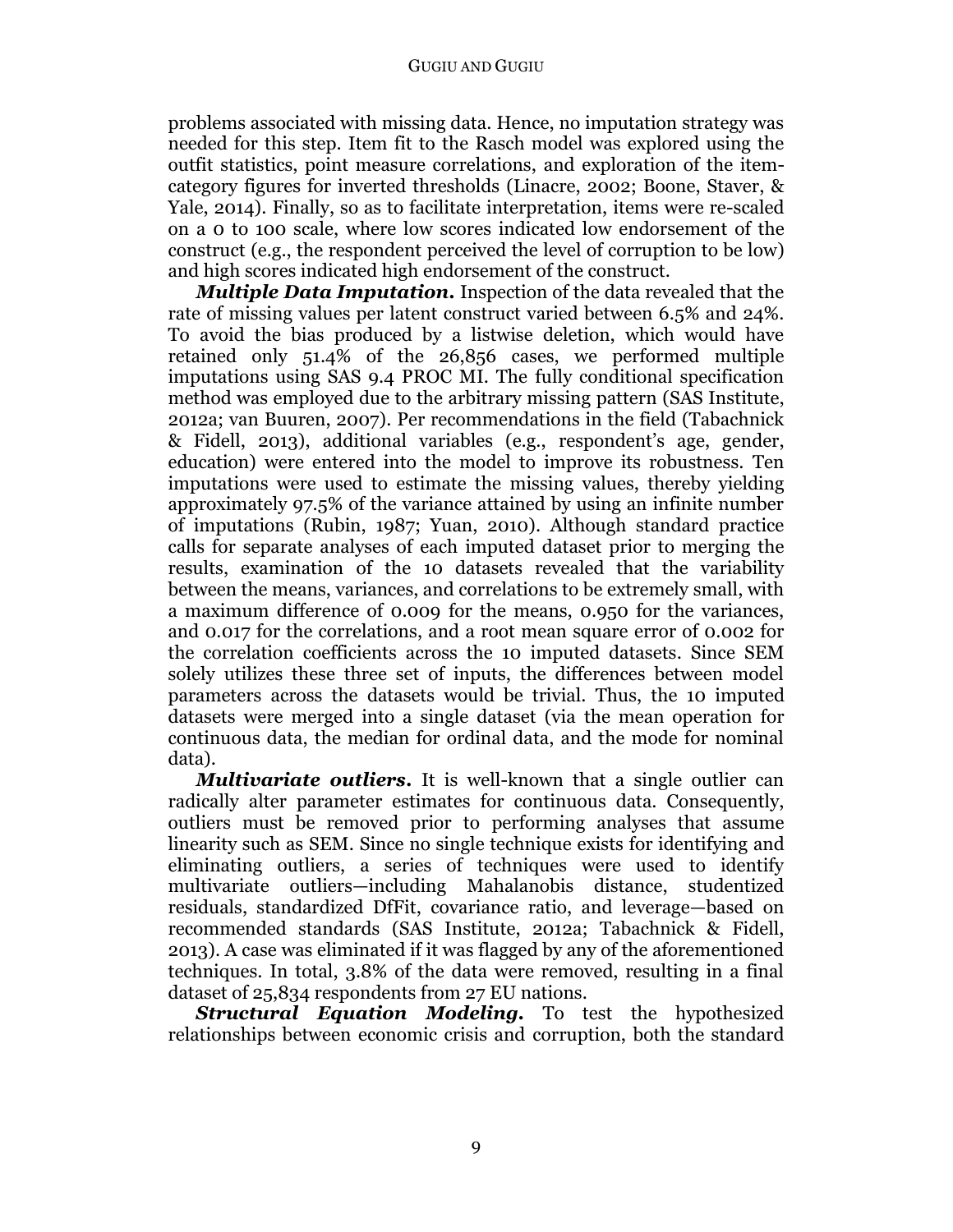structural equation model and the multilevel SEM were employed. Ideally, only the later method should have been necessary given that respondents were nested within nations. However, because two of the predictors (deficit and unemployment) were only measured at the national level, the multilevel model failed to converge.<sup>1</sup> Hence, two models were run: the standard SEM which included all three exogenous (independent) indicators and a multilevel SEM which included only a single exogenous indicator measured at level-1. Moreover, a formative latent construct (analogous to a principal component) was estimated for economic crisis rather than one based on the common factor model because the definition of the economic crisis construct is generated from the indicators rather than the other way around. That is, it is not the case that a nation possesses a latent construct and on this basis alone it experiences or does not experience an economic crisis. Rather, the definition of economic crisis is a function of variability found in the set of indicators used to define the construct (known as a formative SEM) unlike a reflective or standard SEM in which the construct defines the indicators. Since all the indicators were measured by a continuous scale, the maximum likelihood (ML) estimation method was employed to determine how well the exogenous latent variable (economic crisis) predicted the endogenous (dependent) latent variable—perception of corruption. Furthermore, the asymptotic variance-covariance matrix was used to weight the input sample variance-covariance matrix (Schumacker & Lomax, 2010) to account for the fact that Rasch measures are not normal. 2

A series of model-fit statistics were used to assess the statistical significance of the theoretical model. A non-significant Satorra-Bentler scaled chi-square (SB  $\chi^2$ ) value indicates that the theoretical model fits well the sample variance-covariance matrix (Brown, 2006). However, given the well-known sensitivity of the  $\chi^2$  model-fit statistic to sample size (Brown, 2006; Schumacker & Lomax, 2010), we relied more heavily on three other fit indices for assessing model fit: the root-mean-square error of approximation (RMSEA), standardized root-mean square residual (SRMR), and normed fit index (NFI). In the case of the first two indices,

 $\overline{a}$ <sup>1</sup> Multilevel SEM is a relatively new statistical method. Presently, the analysis is constrained to variables measured at level-1 (individual), whose scores are then aggregated to create level-2 (nation) variables. Moreover, level-1 and level-2 models must be identical. The only permitted differences are for the parameter estimates (i.e., the values are allowed to differ between the two models). However, the inclusion of variables at one level but not the other level is not permitted. Since data for deficit and unemployment are only available at the national-level, the multilevel SEM model failed to converge. A similar result occurred when these variables were omitted from level-1 but retained for level-2.

<sup>2</sup> The combination of ML and the asymptotic covariance matrix is commonly known as robust ML. It is the preferred method for handling continuous, non-normal data (Brown, 2006).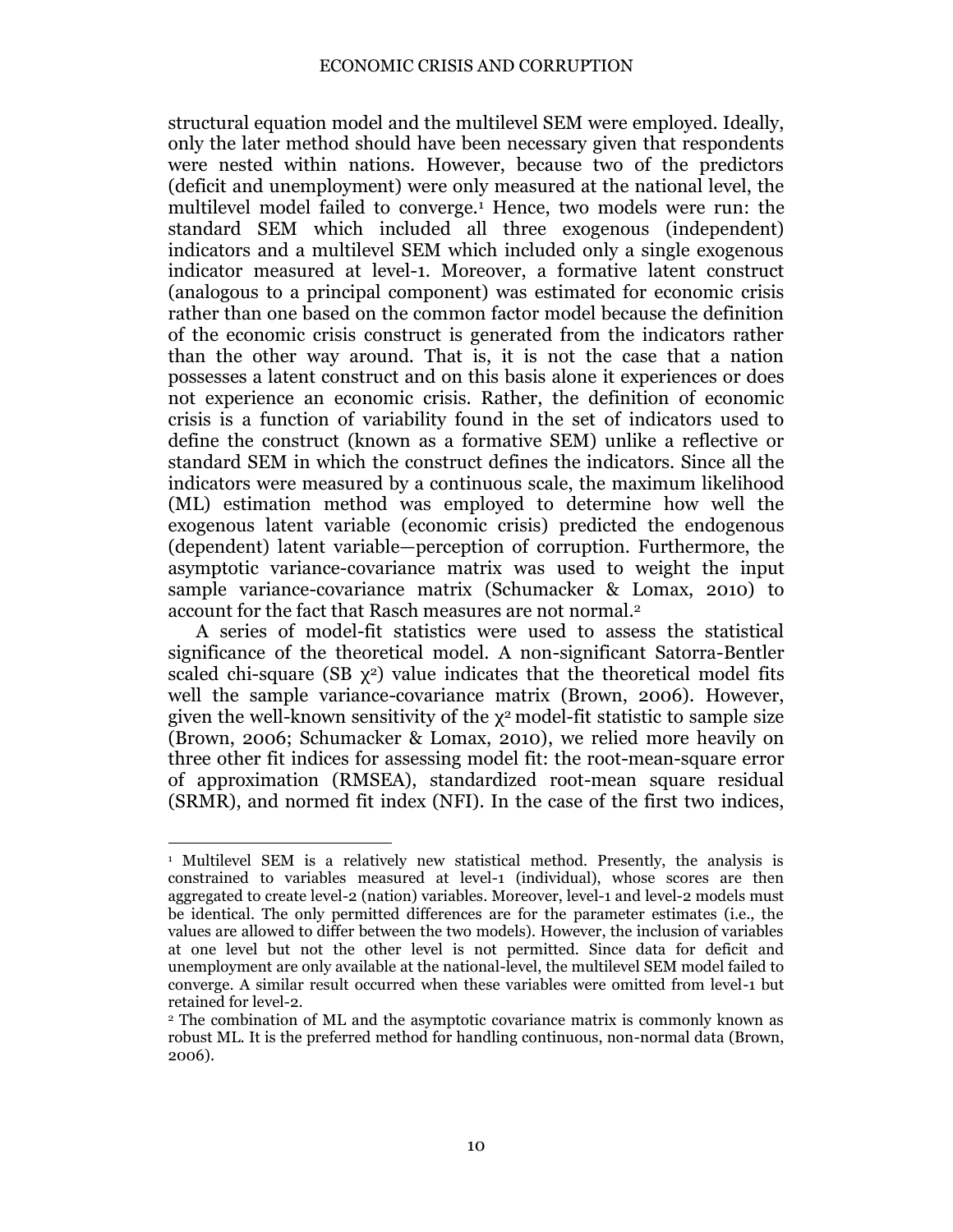values less than 0.05 are considered good, whereas for the NFI, values over 0.95 indicate a good fitting model (Schumacker & Lomax, 2010).

## **Results**

## **Dimensionality of Survey Items**

According to the results of the Parallel Analysis and EFA, the economic impact construct was unidimensional. Inspection of the perception of corruption construct indicated the presence of a three factor structure. Accordingly, the three perception of corruption factors were labeled National Corruption, Institutional Corruption, and Anticorruption. Inspection of the model fit statistics produced by the Rasch model revealed that the 35 items adequately fit the model for their respective constructs.

## **Structural Model**

*Standard SEM***.** The hypothesized model examined whether the economic crisis (i.e., economic impact, unemployment, and public deficit) predicted perceptions of corruption. Figure 1 presents the completely standardized solution for the structural equation model. The goodness of fit indices—SB  $\chi^2$ =138.13,  $df$ =5,  $p$ <0.001, RMSEA=0.032 with a 90% confidence interval (CI) of (0.028, 0.037), SRMR=0.013, and NFI=0.99 indicated the hypothesized model fit the sample data very well. Though not originally hypothesized, the error variances for Institutional Corruption and Anticorruption were allowed to correlate because upon further inspection of the items a method effect (Schumacker & Lomax, 2010) was found to exist between the two constructs due to items which identified the same or related institutions (e.g., politicians, judiciary) for the two indicators. 3

As hypothesized, the greater the economic crisis, the higher the level of perceived corruption ( $β = 0.53$ ,  $p < 0.05$ ), which is a moderately large effect size (Cohen, 1988). Another way in which this relationship can be conceptualized is that nearly 30% of the variability in respondents' answers to the items pertaining to corruption was explained by the variability in their reports of how much the economic crisis had affected their lives and their nation. The effect of the economic crisis was greater

 $\overline{a}$ <sup>3</sup> Recall that all the indicators, except for deficit and unemployment, represent Rasch measures (variables), which are generated by combining their associated survey items. Hence, if two Rasch measures contain items about similar institutions, it is likely that the ensuing Rasch variables will be more highly related with each other that with other variables that do not share this method effect, as was the case here.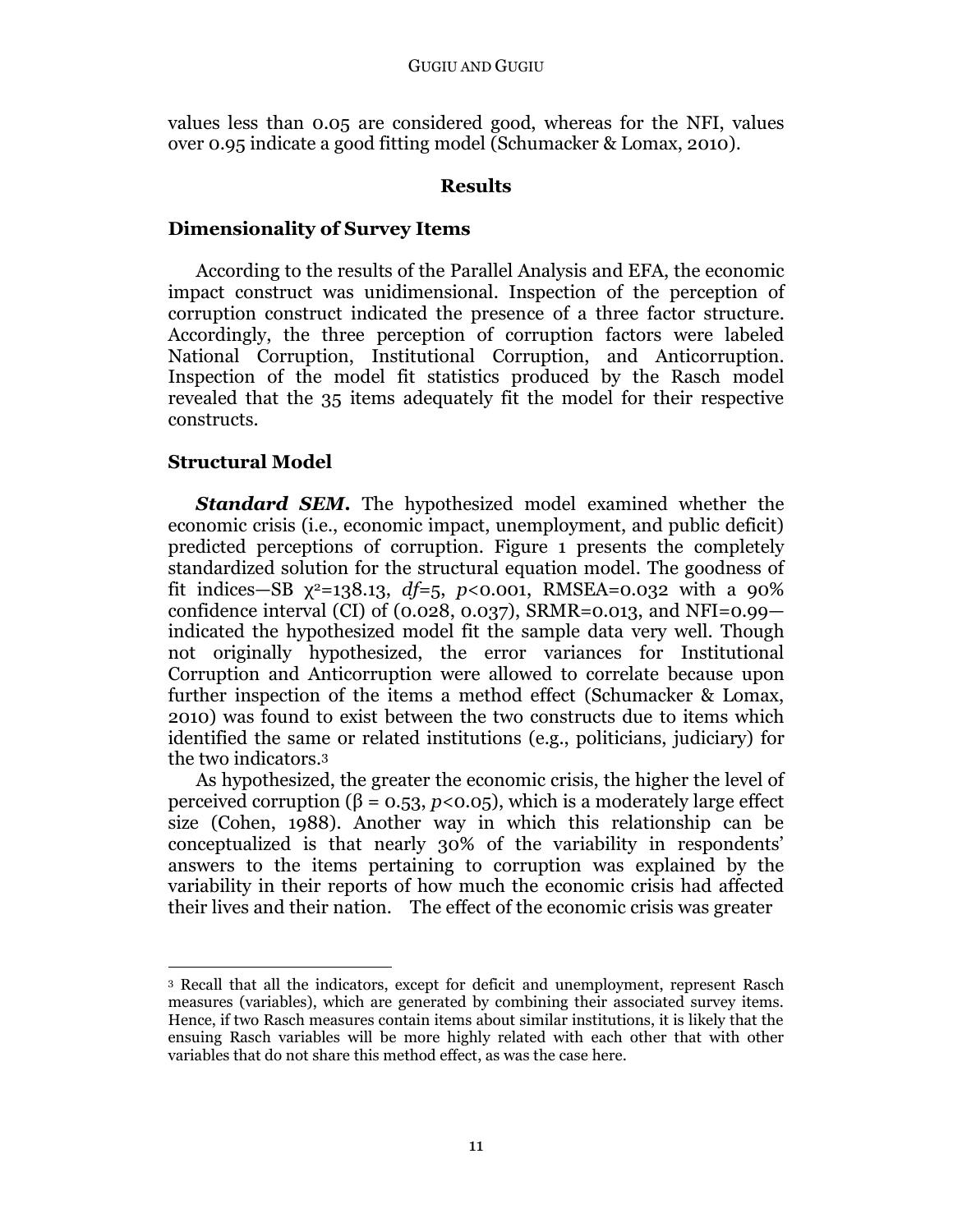on perceptions of corruption at the national level ( $\beta$  = 0.46, *p*=0.01) than at the institutional level ( $\beta$  = 0.24, *p*<0.01) or on anticorruption strategies  $(\beta = 0.19, p < 0.01).$ 



As hypothesized, the greater the economic crisis, the higher the level of perceived corruption ( $\beta = 0.53$ ,  $p < 0.01$ ), which is a moderately large effect size (Cohen, 1988). Another way in which this relationship can be conceptualized is that nearly 30% of the variability in respondents' answers to the items pertaining to corruption was explained by the variability in their reports of how much the economic crisis had affected their lives and their nation. The total effect of the economic crisis was greater on perceptions of corruption at the national level ( $\beta$  = 0.46, *p*=0.01) than at the institutional level  $(\beta = 0.24, p < 0.01)$  or on anticorruption strategies ( $β = 0.19, p < 0.01$ ).

*Multilevel SEM***.** The results for the multilevel SEM were similar to results reported above in that the economic crisis (sans unemployment, and public deficit) continued to predict perceptions of corruption. Figure 2 presents the completely standardized solution for the multilevel structural equation model. The goodness of fit indices—SB  $\chi^2$ =47.35, *df*=7, *p*<0.001, and RMSEA=0.016 with 90% CI of (0.012, 0.021), SRMR=0.008, and NFI=0.998—indicated the hypothesized model fit the sample data very well. As hypothesized, the greater the economic crisis, the higher the level of perceived corruption ( $y = 0.46$ ,  $p < 0.05$ ), which accounts for slightly more than 20% of the variability in perceptions of corruption. Undoubtedly, the slightly lower estimate is attributable to the lost variability associated with public deficit and unemployment. As in the standard model, the effect of the economic crisis was greater on perceptions of corruption at the national level (β = 0.39, *p*=0.01) than at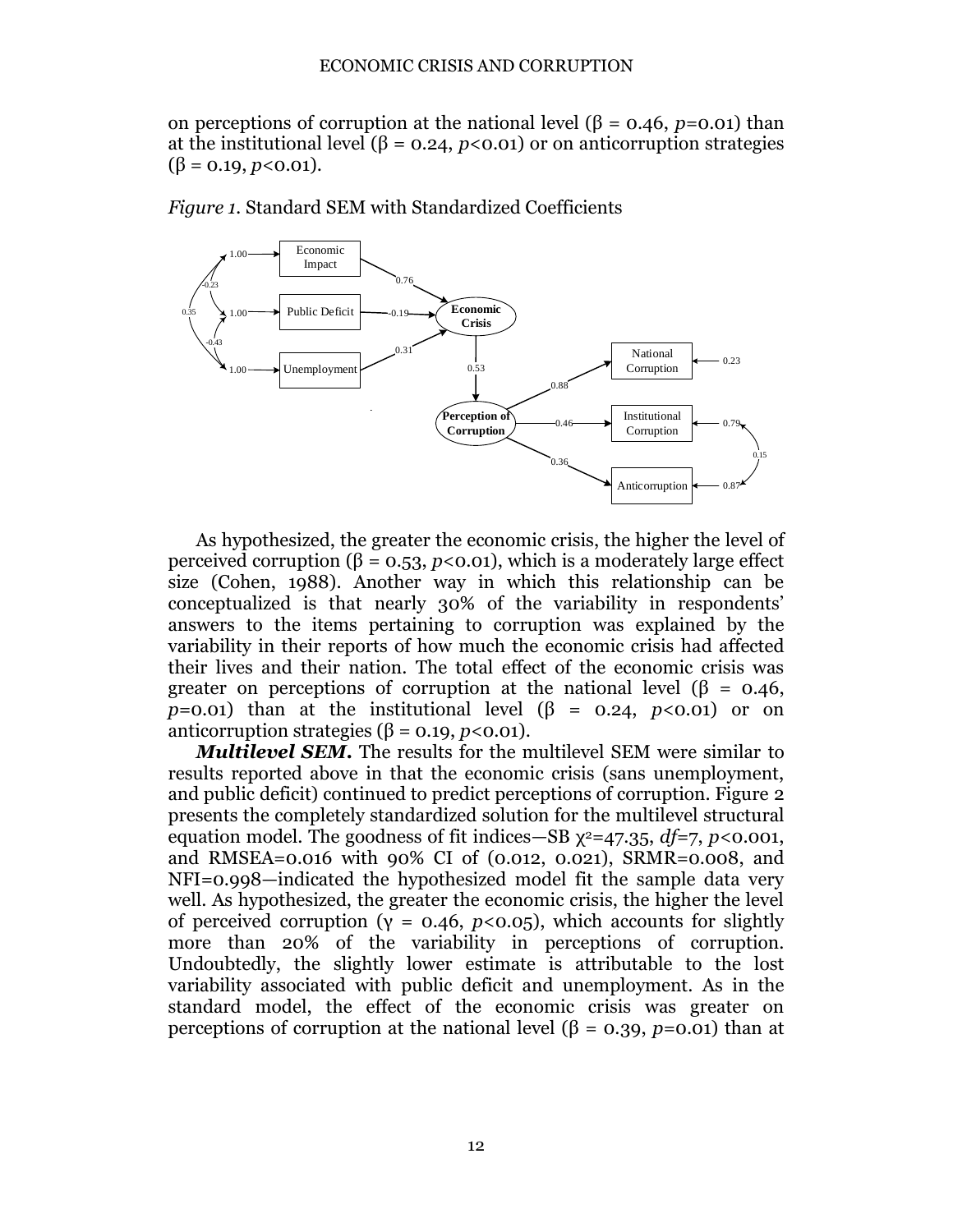the institutional level (β = 0.22, *p*=0.01) or on anticorruption strategies (β  $= 0.15, p < 0.01$ .

*Figure 2.* Multilevel SEM with Standardized Coefficients



### **Discussion**

The recent economic crisis has had a devastating effect on most of the European countries. While significant attention has focused on the impact of the crisis on the economy of the EU, including its member states and populations, less consideration has been given to the problem of corruption even though the EU recognizes it to be a highly salient and costly issue. The present study found a moderately strong direct positive relationship ( $\beta$ =0.53) between the economic crisis and perceptions of corruption, which may explain the deterioration of the Corruption Perceptions Index (CPI) scores (Transparency International, 2011) for the EU members most affected by the economic crisis (e.g., Greece, Spain, Portugal). Additionally, the stronger impact of the economic crisis on the perceptions of corruption at the national level may be explained by the fact that for most people corruption may be a more salient issue at the broader national level. It may also be the case that the most notorious scandals of corruption reported in the media were focused on high level officials who most associate with their national government. Nonetheless, these results indicate that successfully addressing the impact of the crisis can result in a reduction in corruption, even if only at the perceptual level. Therefore, the success of economic and anticorruption policies—while distinct endeavors—is entwined. Moreover, given the existence of a "regional contagion" effect (Becker, Egger, & Seidel, 2009), it is possible that successful anticorruption efforts in one state can spill-over in neighboring states. This scenario is even more likely given the EU effort to harmonize its anticorruption strategies and promote the dissemination of effective practices across all its member states.

As the current economic crisis abates, one expects the level of corruption, at least at the perceptual level, to also decline. Naturally, the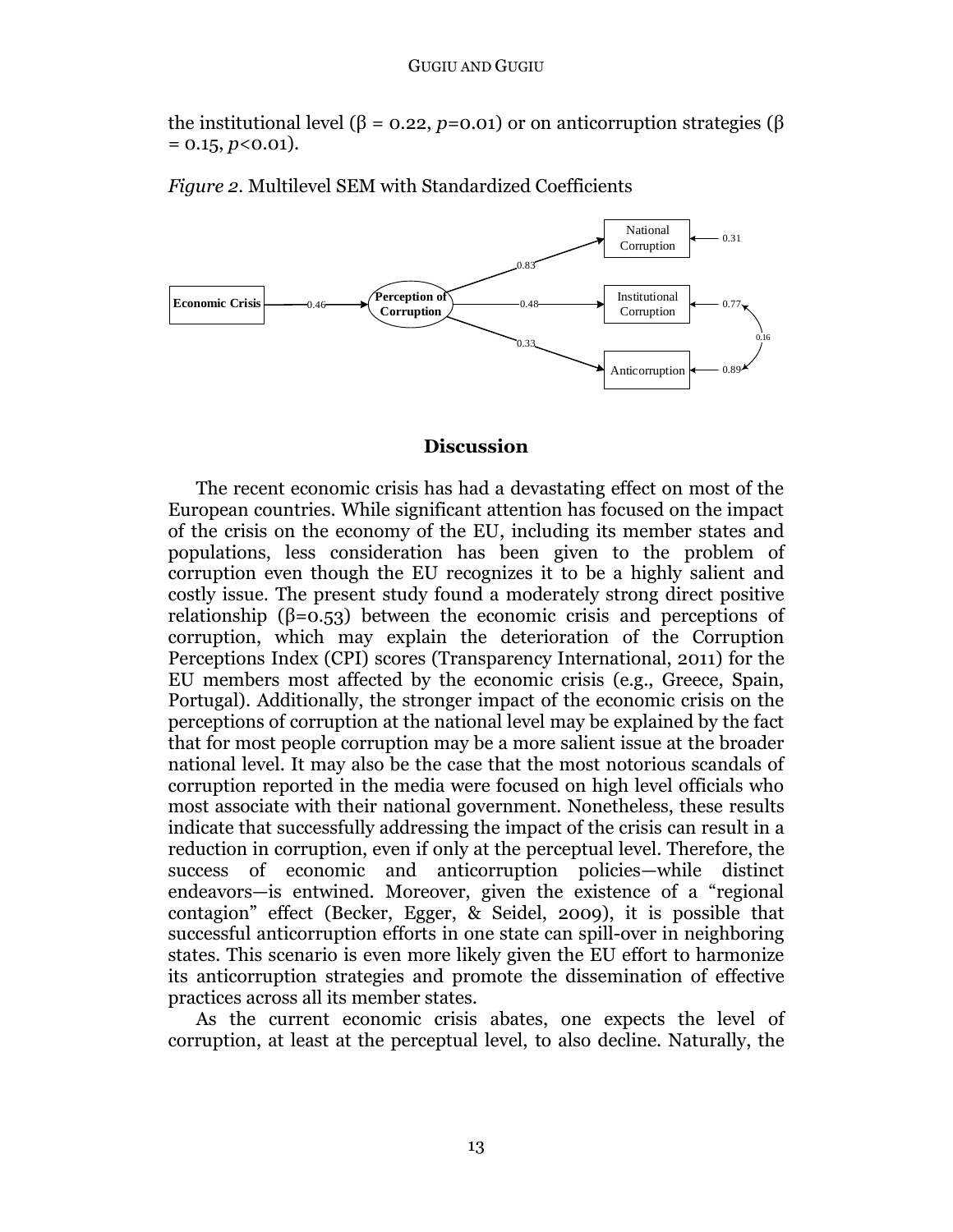decline can be accelerated by increasing anti-corruption strategies, whose impact on perceptions of corruption was almost on-par with that of the economic crisis based on its item-factor loading in the multilevel SEM. No doubt, then, policy measures that include avenues for investigating and prosecuting corrupt high-level officials will greatly reduce the public's perception of corruption, especially when coupled with an improving economy that may result in lower levels of unemployment and public deficit.

## **Limitations of the Present Study**

Ideally, corruption should be investigated using objective measures given that studies have shown there are differences between perceived and experienced levels of corruption (Mocan, 2008; Dreher & Schneider, 2010; Ristei, 2010a), the former being somewhat inflated. Nonetheless, in an experimental study of corruption focused on a railroad building project in Indonesia, Olken (2009) compared respondents' perceptions of corruption with an objective (i.e., "missing expenditure") measure of corruption. Although he found that perceptions of corruption tended to be biased (e.g., men reported more corruption than women), they were positively correlated with the objective measure of corruption. Moreover, respondents were able to distinguish between corruption related to a particular road project and general corruption. This led him to conclude that "biases in individual's views about corruption can lead to increased monitoring behavior, which may in turn reduce corruption" (Olken, 2009, p. 962). However, Olken's study focused on a small village in Indonesia and, by his own admission, the use of objective measures to assess corruption at a country or multi-country level would be extremely difficult, if at all possible.

To compound this problem, even objective measures of corruption may not adequately capture the construct. For example, the number of prosecutions or court cases of corruption may, in fact, measure judicial effectiveness rather than corruption. Furthermore, since corruption is an illegal activity for which compiling hard evidence is often very difficult, these measures may underestimate the actual level of corruption. The use of government expenditure may reflect public service incompetence rather than corruption and disentangling the two becomes itself a subjective process. Despite their clear weaknesses, perceptions of corruption are, nonetheless, important. Perceptions of corruption can be used to evaluate the success of anticorruption strategies implemented at national or supranational (EU) level, to identify areas that should be prioritized in their fight against corruption, and to evaluate progress (Kaufmann, Kraay, & Mastruzzi, 2006; Gugiu M. R., 2012). Furthermore, high levels of perceived corruption were found to deter foreign investments (Treisman,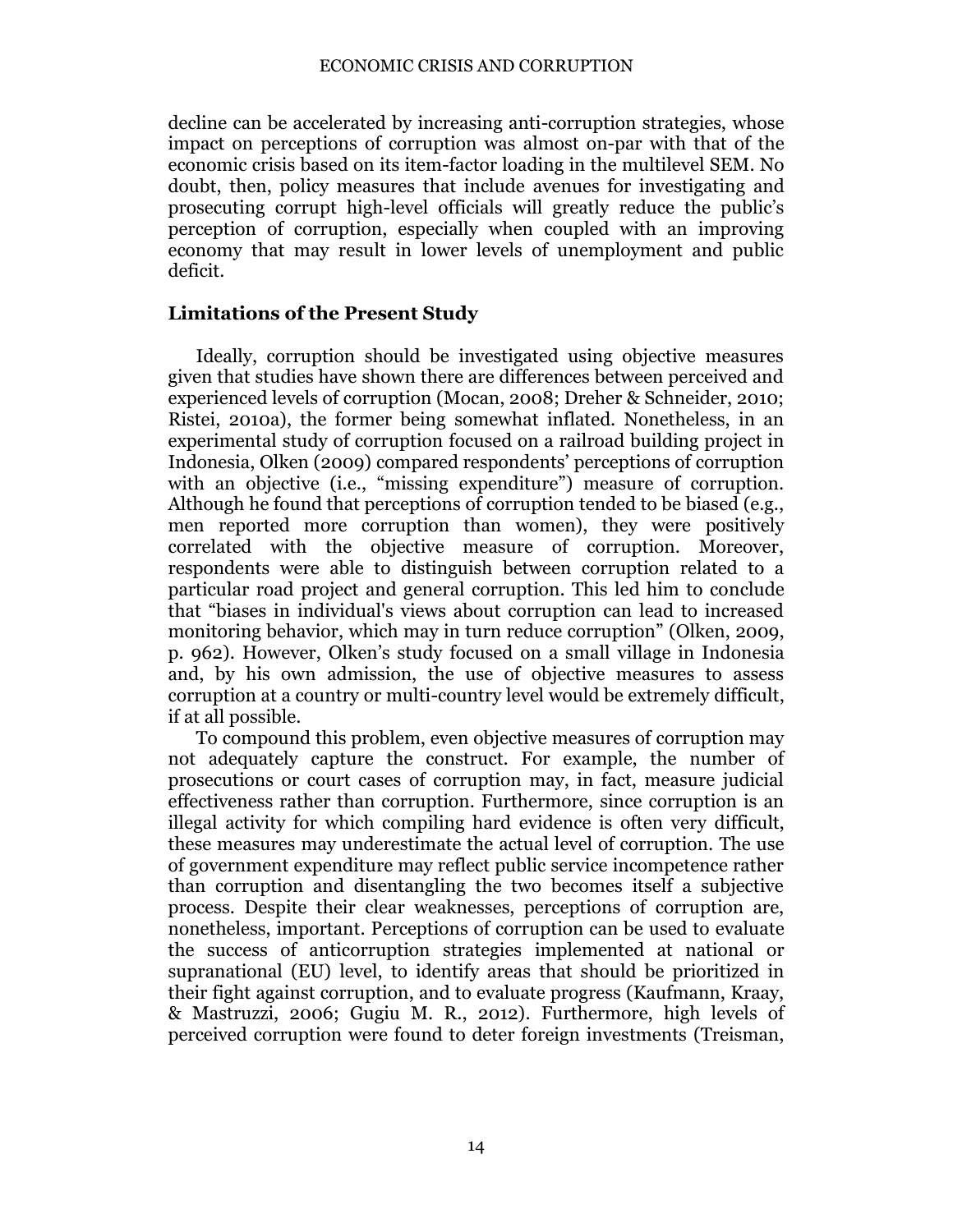2007), to discourage victims to report illegal activities to the police (Soares, 2004), and to even deter participation in the political process, such as voting (Morris, 2009). At a minimum, a high level of perceived corruption indicates that corruption is a salient problem and, in the absence of objective measures of corruption, perceptions remain the best available tool for large, and even small, studies.

Finally, despite their salience, the results of the present study are based on data collected at a single point in time. Arguably, a more comprehensive understanding of the relationship between economic crisis and perceptions of corruption, particularly with regard to change, would be obtained by using a longitudinal (preferably panel) study design. However, such designs require data to be collected at least at multiple points in time using the same measurement instrument. Unfortunately, although the EU has collected data on corruption prior to 2011, these surveys did not include questions assessing the economic crisis. Therefore, while the results found by this study are suggestive of a causal association between economic crisis and perceptions of corruption—given the unlikely event that perceptions of (or even actual) corruption precipitated the economic crisis throughout Europe—such a claim is not directly supported by the present study design. Rather, our data clearly support the existence of a strong association between economic crisis and perceptions of corruption.

## **Final Remarks**

The present study demonstrated the significant relationship between the recent economic crisis in Europe and perceptions of corruption. Therefore, the EU economic crisis exhibited a moderately strong effect on corruption, at least at the perceptual level. The implications of these findings are that corruption can be combated not only by enacting and enforcing strong anticorruption policies but by mitigating the impact of economic crises. Hence, in addition to addressing the economic problems, the EU should incorporate in its anticorruption policy practices and measures which have been demonstrated to be successful at national or local level. Moreover, until a comprehensive policy is adopted and implemented at the EU level, an effort should be made to popularize effective anticorruption strategies in all EU member states and to highlight successful cases in the fight against corruption. A focus on the positive results in this fight coupled with the "regional contagion" effect is likely to positively contribute to this effort. Prosecution of corrupt EU officials will also strengthen the message the EU sends to all Europeans regarding its commitment to fight corruption at all levels and it will set an example for the member states to follow in their anticorruption effort.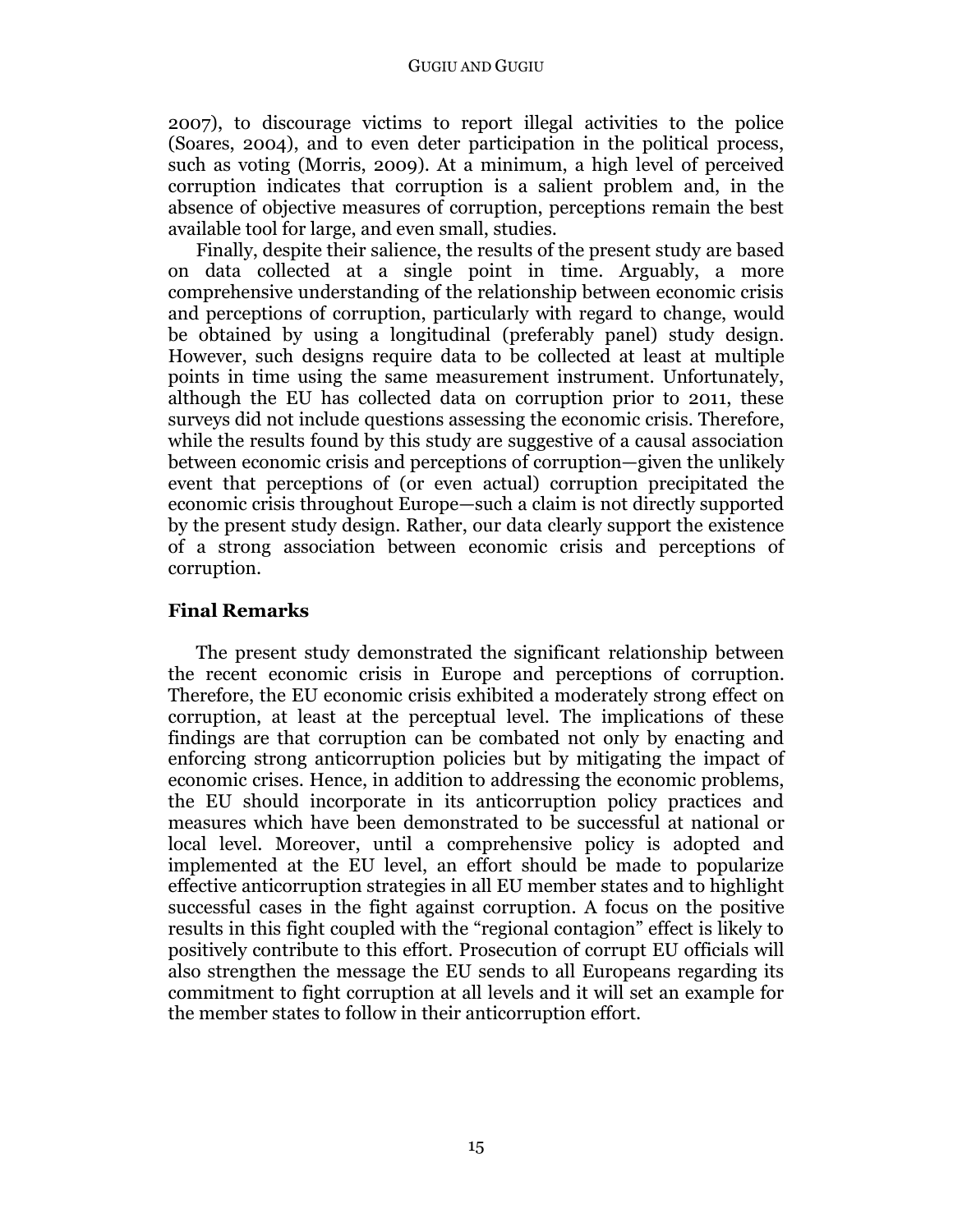**Author Notes.** We would like to thank Gerhard Mels for feedback on an earlier version of our Lisrel syntax and the anonymous reviewers for their valuable suggestions.

#### **References**

- Abend, L. (2013, February 25). Spain's Corruption Scandals: The Crisis of the Royal Family. *Time*.
- Adaman, F., & Carkoglu, A. (2003). Social Capital and Corruption during Times of Crisis: A Look at Turkish Firms during the Economic Crisis of 2001. *Turkish Studies, 4*, 120-145.
- Azfar, O., & Gurgur, T. (2008). Does Corruption Affect Health and Education Outcomes in the Philippines? *Economics of Governance, 9*, 197-244.
- Becker, S. O., Egger, P. H., & Seidel, T. (2009). Common Political Culture: Evidence on Regional Corruption Contagion. *European Journal of Political Economy, 25*, 300-310.
- Boone, W. J., Staver, J. R., & Yale, M. S. (2014). *Rasch Analysis in the Human Sciences.* New York: Springer.
- Breen, M., & Gillanders, R. (2012). Corruption, Institutions and Regulation. *Economics of Governance, 13*, 263-285.
- Brown, T. A. (2006). *Confirmatory Factor Analysis for Applied Research.* New York : The Guilford Press.
- Cohen, J. (1988). *Statistical Power Analysis for the Behavioral Science* (2nd ed.). New Jersey: Lawrence Erlbaum Associates.
- Crocker, L., & Algina, J. (1986). *Introduction to Classical and Modern Test Theory.* United States: Wadsworth Group/Thomson Learning.
- de Jong, E., & Bogmans, C. (2011). Does Corruption Discourage International Trade? *European Journal of Political Economy , 27*, 385-398.
- Del Monte, A., & Papagni, E. (2007). The Determinants of Corruption in Italy: Regional Panel Data Analysis. *European Journal of Political Economy, 23*, 379-396.
- della Porta, D., & Vanucci, A. (1999). *Corrupt Exchanges: Actors, Resources, and Mechanisms of Political Corruption.* New York: Aldine de Gruyter.
- Dreher, A., & Schneider, F. (2010). Corruption and the Shadow Economy: An Empirical Analysis. *Public Choice, 144*, 215-238.
- *Economic and Financial Affairs*. (2013, Auguts 5). Retrieved August 6, 2013, from European Commission:

http://ec.europa.eu/economy\_finance/euro/adoption/who\_can\_join/

- Emerson, P. M. (2006). Corruption, Competition, and Democracy. *Journal of Development Economics, 81*, 193-212.
- European Commission. (2009). *Economic Crisis in Europe: Causes, Consequences and Responses.* Luxembourg: Office for Offcial Publications of the European Communities. doi:10.2765/84540
- European Commission. (2011a). *Impact Assessment.* Brussels: European Commission.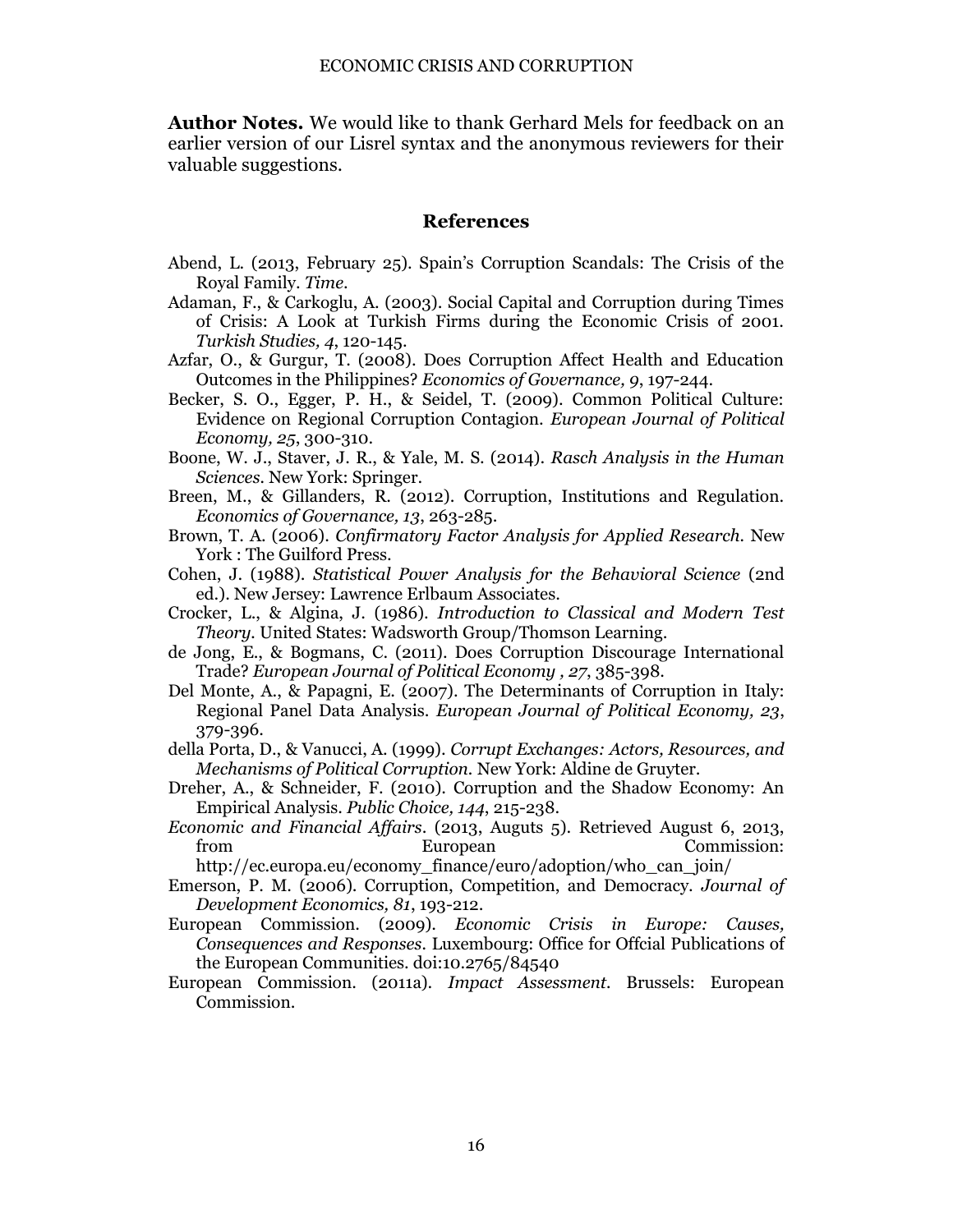- European Commission. (2011b). *Commision Decision Establishing an EU Anti-Corruption Reporting Mechanism for Periodic Assessment.* Brussels: European Commission.
- European Commission. (2011c, September). Eurobarometer 76.1. Cologne: GESIS. doi:10.4232/1.11695
- European Commission. (2014). *EU Anti-Corruption Report.* Brussels: European Commission.
- European Commission. (2015). *European Economic Forecast: Winter 2015.* Brussels: European Commission. Retrieved October 23, 2014, from http://ec.europa.eu/economy\_finance/publications/european\_economy/201 4/pdf/ee2\_en.pdf
- Eurostat. (2013a, July 31). *Unemployment Statistics.* Retrieved August 8, 2013, from Eurostat:

http://epp.eurostat.ec.europa.eu/statistics\_explained/index.php/Unemploy ment statistics

- Eurostat. (2013b, June 14). *Harmonised Unemployment Rate by Sex.* Retrieved August 7, 2013, from Eurostat: http://epp.eurostat.ec.europa.eu/tgm/table.do?tab=table&language=en&pco de=teilm020&tableSelection=1&plugin=1
- Eurostat. (2013f). *Government Statistics*. Retrieved July 29, 2013, from Eurostat: http://epp.eurostat.ec.europa.eu/portal/page/portal/government\_finance\_s tatistics/data/database
- Eurostat. (2015a, February 13). Newsrelease Indicators. *Eurostat Newsrealease Indicators*.
- Eurostat. (2015b, April 21). Provision of deficit and debt data for 2014. *News Release Euroindicators*.
- Eurostat. (2015c, September 30). Euro area unemployment rate at 11%. *News Release Euroindicators*.
- Eurostat. (2015d, January). *People at Risk of Poverty or Social Exclusion.* Retrieved November 29, 2015, from Eurostat: http://ec.europa.eu/eurostat/statistics-

explained/index.php/People\_at\_risk\_of\_poverty\_or\_social\_exclusion

- Frye, T., & Shleifer, A. (1997). The Invisible Hand and The Grabbing Hand. *American Economic Review, 87*, 354-358.
- Gugiu, M. R. (2012). EU Enlargement and Anticorruption: Lessons Learned from Romania. *Journal of European Integration, 34*, 429-446.
- Gugiu, P. C. (2011). *Summative Confidence.* Ann Arbor, MI: ProQuest Dissertations & Theses.
- Gugiu, P. C., Coryn, C., & Applegate, B. (2010). Structure and measurement properties of the Patient Assessment of Chronic Illness Care instrument. *Journal of Evaluation in Clinical Practice, 16*, 509-516.
- Gugiu, P. C., Coryn, C., Clark, R., & Kuehn, A. (2009). Development and Evaluation of the Short Version of the Patient Assessment of Chronic Illness Care Instrument. *Chronic Ilness, 5*, 268–276.
- Gupta, S., Davood, I. H., & Alsonso-Terme, R. (2002). Does Corruption Affect Income Inequality and Poverty? *Economics of Governance, 3*, 23-45.
- Gyimah-Brempong, K. (2002). Corruption, Economic Growth and Income Inequality in Africa. *Economics of Governance, 3*, 183-209.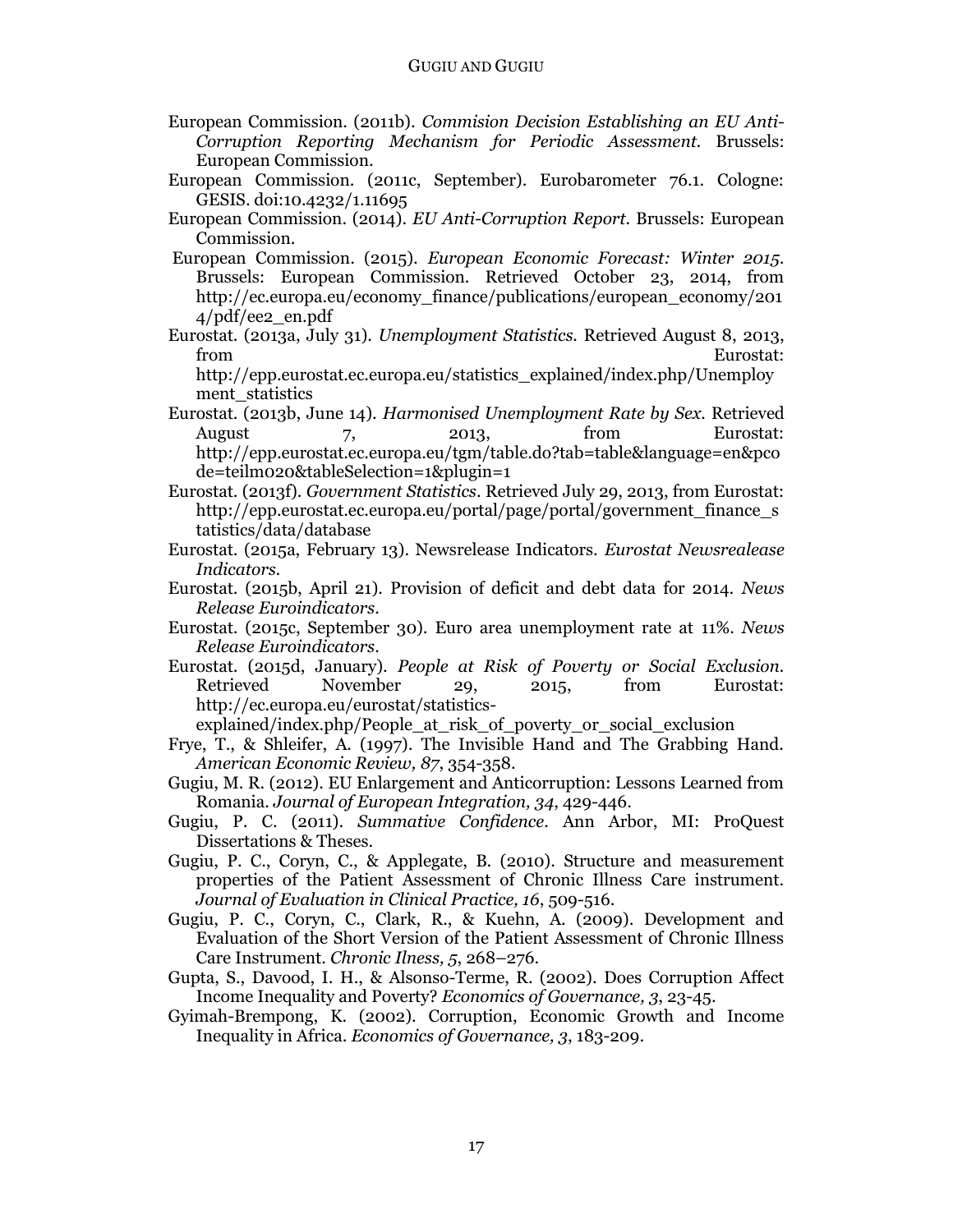- Hayton, J. C., Allen, D. G., & Scarpello, V. (2004). Factor Retention Decisions in Exploratory Factor Analysis: a Tutorial on Parallel Analysis. *Organizational Research Methods, 7*, 191–205.
- Hedgecoe, G. (2013, July 10). Spanish corruption scandal threatens to unseat prime minister Mariano Rajoy. *Time*.
- Hunt, J. (2007). How Corruption Hits People When They Are Down. *Journal of Development Economics, 84*, 574-589.
- Ivlevs, A., & Hinks, T. (2013). *Global Economic Crisis and Corruption Experience: Evidence from Transition Economies.* Bristol, UK: University of the West of England.
- Karklins, R. (2005). *The System Made Me Do It: Corruption in Post-Communist societies .* New York: M.E. Sharpe, Inc.
- Kaufmann, D., Kraay, A., & Mastruzzi, M. (2006, December). Measuring Corruption: Myths and Realities. The World Bank. Retrieved August 10, 2013, from http://www1.worldbank.org/publicsector/anticorrupt/corecourse2007/ Myths.pdf
- Kitsantonis, N. (2013, April 23). Greek Ex-Minister Is Tried in Bribery Cover-Up Case. *The New York Times*, p. A8.
- Klitgaard, R. (1991). *Controlling Corruption.* Los Angeles: University of California Press.
- Krastev, I. (2004). *Shifting Obsession: Three Essays on the Politics of Anticorruption.* New York: Central European University Press.
- Lambsdorff, J. G. (2007). *The Institutional Economics of Corruption and Reform: Theory, Evidence, and Policy.* Cambridge: Cambridge University Press.
- Linacre, M. J. (2002). What do Infit and Outfit, Mean-square and Standardized mean? *Rasch Measurement Transactions, 16*, 878.
- Mauro, P. (1995). Corruption and Growth. *The Quarterly Journal of Economics, 110*, 681-712.
- Mayr, W. (2011, October 13). Corruption Scandals in Austria: A Web of Sleaze in Elegant Vienna. *Spiegel International*.
- McKee, M., Karanikolos, M., Belcher, P., & Stuckler, D. (2012). Austerity: a failed experiment on the people of Europe. *Clinical Medicine, 12*, 346–350.
- Mocan, N. (2008). What Determines Corruption? International Evidence From Microdata. *Economic Inquiry, 46*, 493-510.
- Morris, S. D. (2009). Corruption and democracy at the state level in Mexico. In C. H. Blake, & S. D. Morris, *Corruption and Democracy in Latin America* (pp. 169-192). Pittsburgh: University of Pittsburgh Press.
- Olken, B. A. (2009). Corruption Perceptions vs. Corruption Reality. *Journal of Public Economics, 93*, 950-964.
- Pangalos, P., & Stamouli, N. (2012, December 29). Scandal Deepens Over Greece's 'Lagarde List'. *The Wall Street Journal*.
- Pop, V. (2009, May 13). Eurojust Chief Embroiled in Portuguese Corruption Scandal. *EUobserver.com*.
- Ristei, M. (2010a). *Competing Formal and Informal Institutions in a Democratizing Setting: An Instiutional Analysis of Corruption in Romania.* Ann Arbor, Michigan: ProQuest Dissertations and Theses.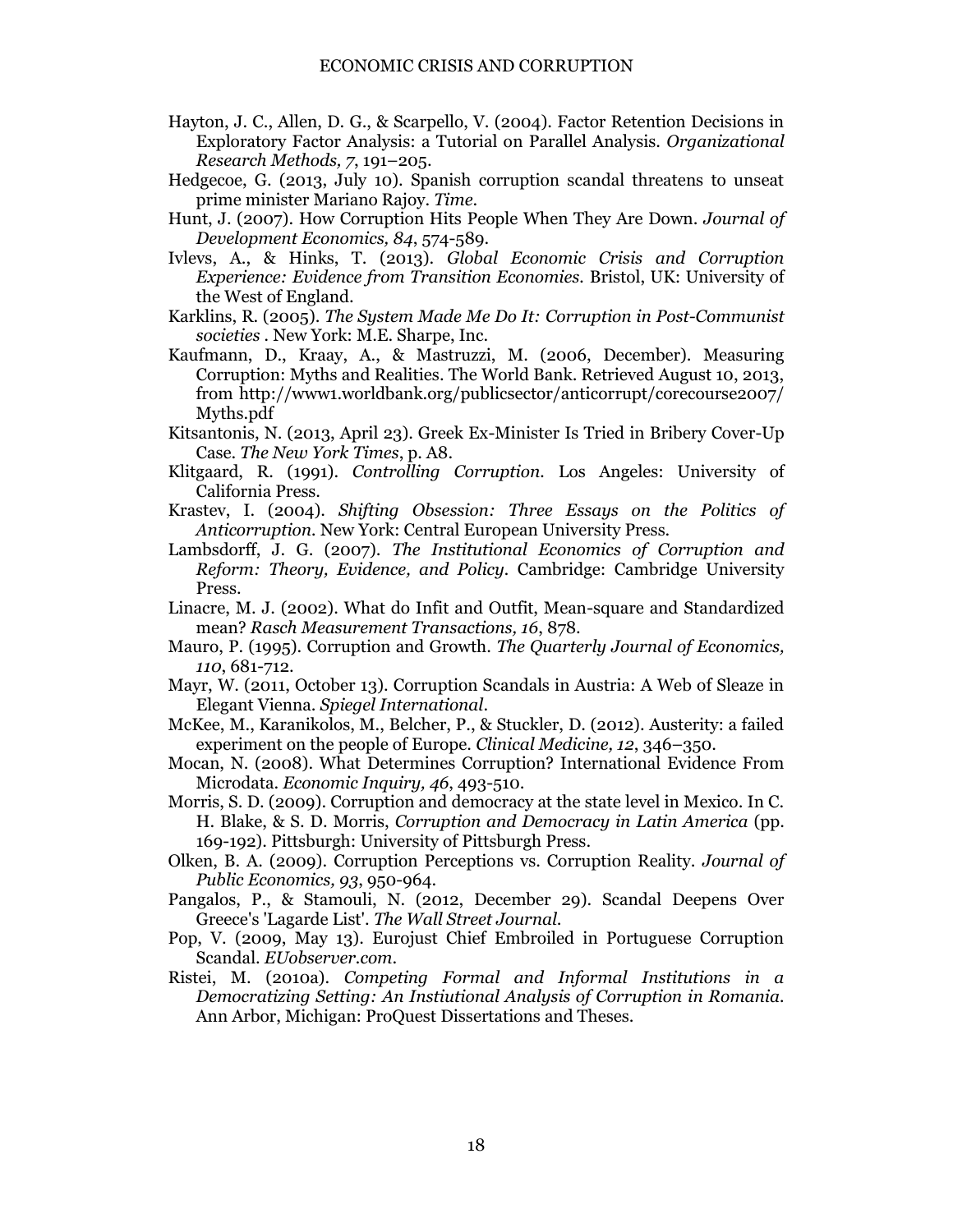- Ristei, M. (2010b). Politics of Corruption: Political Will and The Rule of Law in Post-Communist Romania. *Journal of Communist Studies and Transition Politics, 26*, 341-362.
- Rizzo, S. (2010, May 6). Alle Radici Della Corruzione [At the Roots of Corruption]. *Corriere dela Serra*. Retrieved from http://www.corriere.it/ editoriali/10\_maggio\_06/radici\_corruzione\_62563380-58cd-11df-ace4- 00144f02aabe.shtml
- Rose-Ackerman, S. (1999). *Corruption and Government: Causes, Consequences and Reform.* Cambridge: Cambridge University Press.
- Rubin, D. B. (1987). *Multiple Imputation for Nonresponse in Surveys.* New York: John Wiley & Sons, Inc.
- SAS Institute. (2012a). *Multiple Imputation for Missing Data.* Retrieved January 28, 2012, from SAS: http://support.sas.com/rnd/app/da/new/dami.html
- Schumacker, R. E., & Lomax, R. G. (2010). *A Beginner's Guide to Structural Equation Modeling* (3rd ed.). New York: Taylor & Francis Group, LLC.
- Soares, R. R. (2004). Crime reporting as a measure of institutional development. *Economic Development and Cultural Change, 52*, 851-871.
- Stevens, S. S. (1946). On the Theory of Scales of Measurement. *Science, 103*, 677- 680.
- Svensson, J. (2003). Who Must Pay Bribes and How Much? Evidence From a Cross Section of Firms. *Quarterly Journal of Economics, 118*, 207-230.
- Tabachnick, B. G., & Fidell, L. S. (2013). *Using Multivariate Statistics.* Upper Saddle River, NJ: Pearson Education, Inc.
- Transparency International. (2011). *Corruption Perceptions Index 2011.* Retrieved September 21, 2013, from Transparency International: The Global Coalition Against Corruption: http://www.transparency.org/cpi2011/ results#CountryResults
- Transparency International. (2012). *Money, Politics, Power: Corruption Risks in Europe.* Berlin: Transparency International.
- Transpareny International Greece. (2009). *National Survey Corruption in Greece.* Retrieved August 9, 2013, from Transparency International Greece: http://en.transparency.gr/Content.aspx?page=48
- Treisman, D. (2007). What have we learned about the causes of corruption from ten years of cross-national empirical research? *Annual Review of Political Science, 10*, 211-244.
- van Buuren, S. (2007). Multiple Imputation of Discrete and Continuous Data by Fully Conditional Specification. *Statistical Methods in Medical Research, 16*, 219–242.
- Yuan, Y. C. (2010). Multiple Imputation for Missing Data: Concepts and New Development (Version 9.0). Rockville, MD: SAS Institute Inc.
- Zaman, G., & Ionescu, L. (2014). The Impact of International Economic Crisis on Corruption in Romania. *Economic Computation & Economic Cybernetics Studies & Research, 48*, 1-17.
- Zelekha, Y., & Sharabi, E. (2012). Corruption, Institutions and Trade. *Economics of Governance, 13*, 169-192.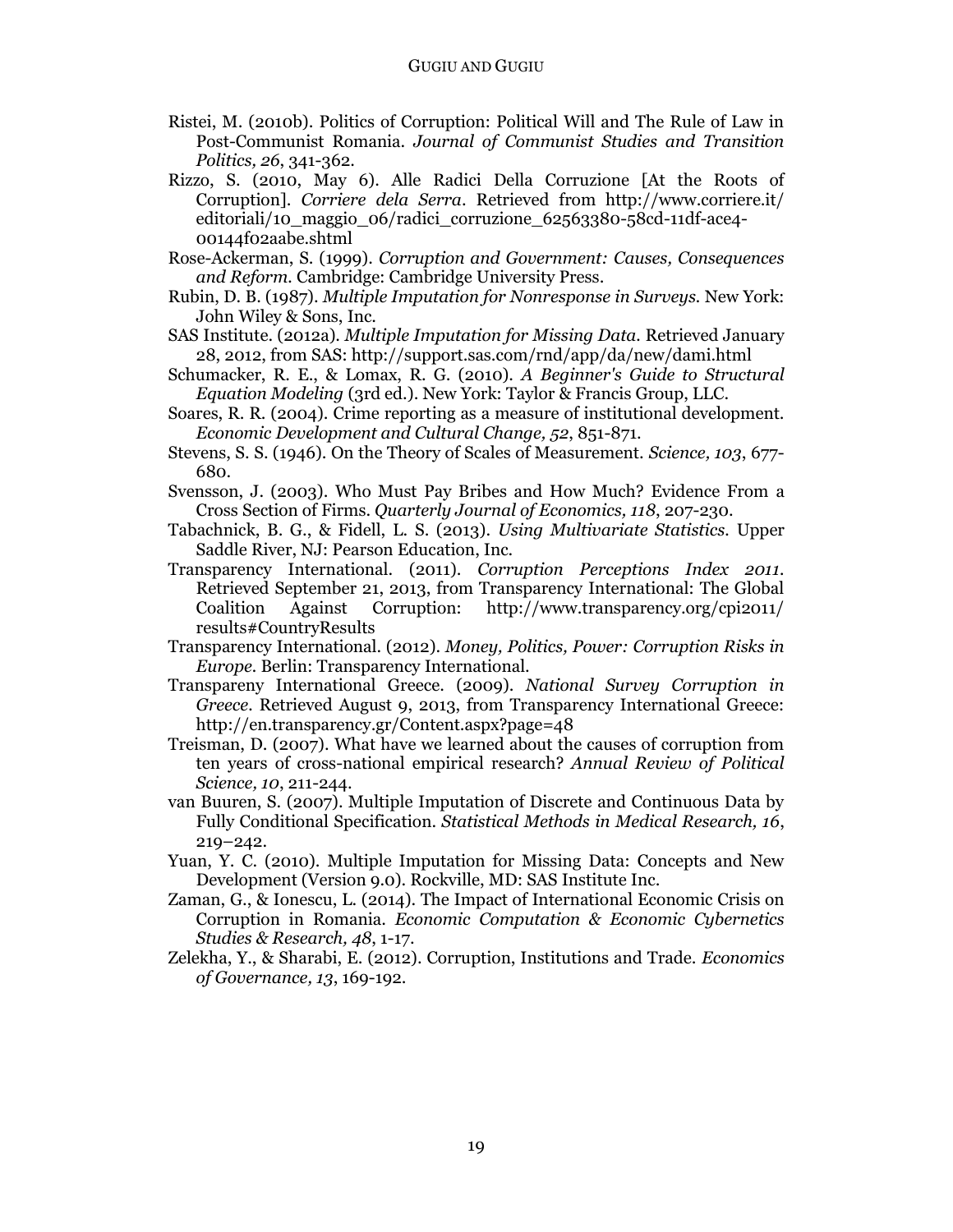# **Appendix: Eurobarometer 76.1 (September 2011)**

# **Economic Crisis**

## *Economic Impact*

*QA1<sup>4</sup>*: To what extent do you consider that the current crisis is or is not having an impact on each of the following?

QA1\_1: The world economy.

QA1\_2: The European economy.

QA1\_3: The (Nationality) economy.

QA1\_4: Your personal situation.

*Scale* 1=Very significant impact; 2=Fairly significant impact; 3= Not really any impact; 4=No Impact at all.<sup>5</sup>

*QA2*: Here are some situations that could have arisen recently in your working life or in the working life of those around you. For each of them, please tell me if this has happened as a direct consequence of the crisis, if it has happened but was not a direct consequence of the crisis, or it has not happened at all.

QA2\_1: You have lost your job/your partner (husband or wife, partner, etc.) has lost his/her job.

QA2\_2: One of your relatives has lost his/her job.

QA2\_3: One of your colleagues has lost his/her job.

QA2 4: Someone you know who is neither related to your not a colleague has lost his/her job.

*Scale*: 1=Yes, as a direct consequence of the crisis; 2=Yes, but not as a direct consequence of the crisis; 3=No, it has not happened at all.<sup>6</sup>

*QA4*: When it comes to a return to growth in (our country), which one of the following opinions is closest to your own?

*Scale*: 1= We are already returning to growth; 2=A return to growth will start in the coming months;  $3=$  A return to growth will start in the coming years;  $4=$ The crisis is going to last for many years.

*D60*: During the last twelve months, would you say you had difficulties to pay your bills at the end of the month..?

*Scale*: 1=Most of the time; 2= From time to time; 3=Almost never/never.

*Unemployment:* percentage unemployment rate at the country-level (range 4.2 to 21.7 with smaller values denoting lower unemployment rates).

 $\overline{a}$ <sup>4</sup> Item numbers reflect the codes assigned by the European Commission in the original survey.

<sup>5</sup> The scale was reversed so that high scores indicate high impact and low scores low impact. All DK, "Refuse to Answer," or "Not applicable" options were set to missing for all variables analyzed.

<sup>6</sup> Categories 1 and 2 were merged so as to create a dichotomous variable.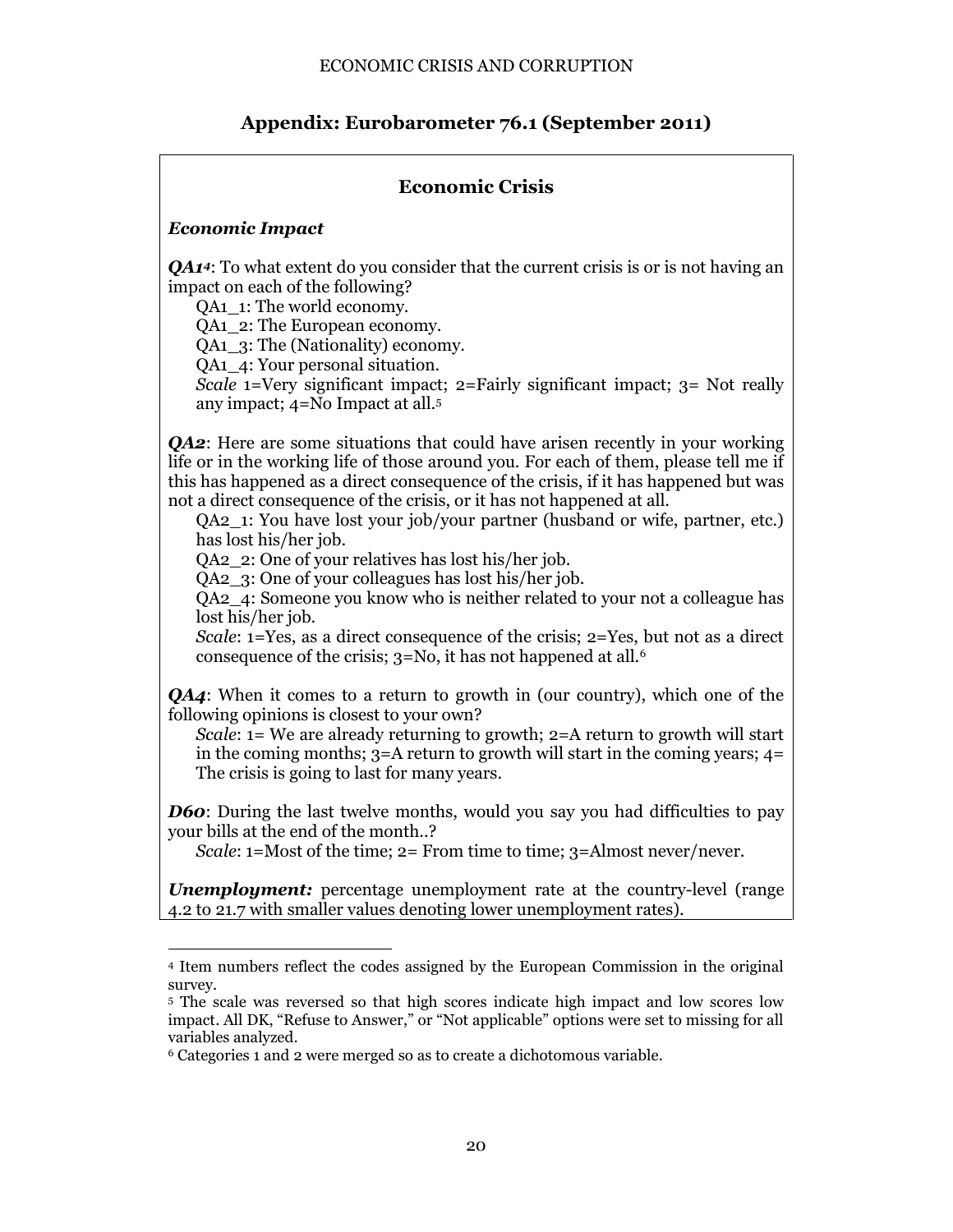**Public Deficit:** percentage of GDP at the country-level (range -13.4 to 4.3, with negative values denoting higher deficits).

# **Perception of Corruption**

## *Perception of Corruption at the National Level (i.e., National Corruption)*

*QC1:* For each of the following statements, could you please tell me whether you totally agree, tend to agree, tend to disagree or totally disagree with it.

QC1\_1: Corruption is a major problem in (our country).

QC1\_2: There is corruption in local institutions in (our country).

QC1\_3: There is corruption in regional institutions in (our country).

QC1\_4: There is corruption in national institutions in (our country).

QC1\_6: Corruption is part of the business culture in (our country).

 $OCl<sub>1</sub>$  7: Corruption is more widespread in (our country) than in other EU member states.

QC1\_8: You are personally affected by corruption in your daily life.

*Scale*: 1=Totally agree; 2=Tend to agree; 3=Tend to disagree; 4= Totally disagree.<sup>7</sup>

## *Perception of Corruption in Specific Sectors (i.e., Institutional Corruption)*

*QC4***:** In (our country), do you think that the giving and taking of bribes, and the abuse of positions of power for personal gain, are widespread among any of the following?

QC4 1: People working in the police sector.

QC4\_2: People working in the customs services.

QC4\_3: People working in the judicial services.

QC4\_4: Politicians at national level.

QC4  $\,$  5: Politicians at regional level.

QC4\_6: Politicians at local level.

QC4 7: Officials awarding public tenders.

QC4\_8: Officials issuing building permits.

QC4\_9: Officials issuing business permits.

QC4\_10: People working in the public health sector.

QC4\_11: People working in the public education sector.

QC4\_12: Inspectors (health, construction, food quality, sanitary control and licensing).

*Scale:* 1=Yes; 0=No.

 $\overline{a}$ 

<sup>7</sup> The scale was reversed so that high scores indicate high perceptions of corruption and low scores indicate low perceptions of corruption.